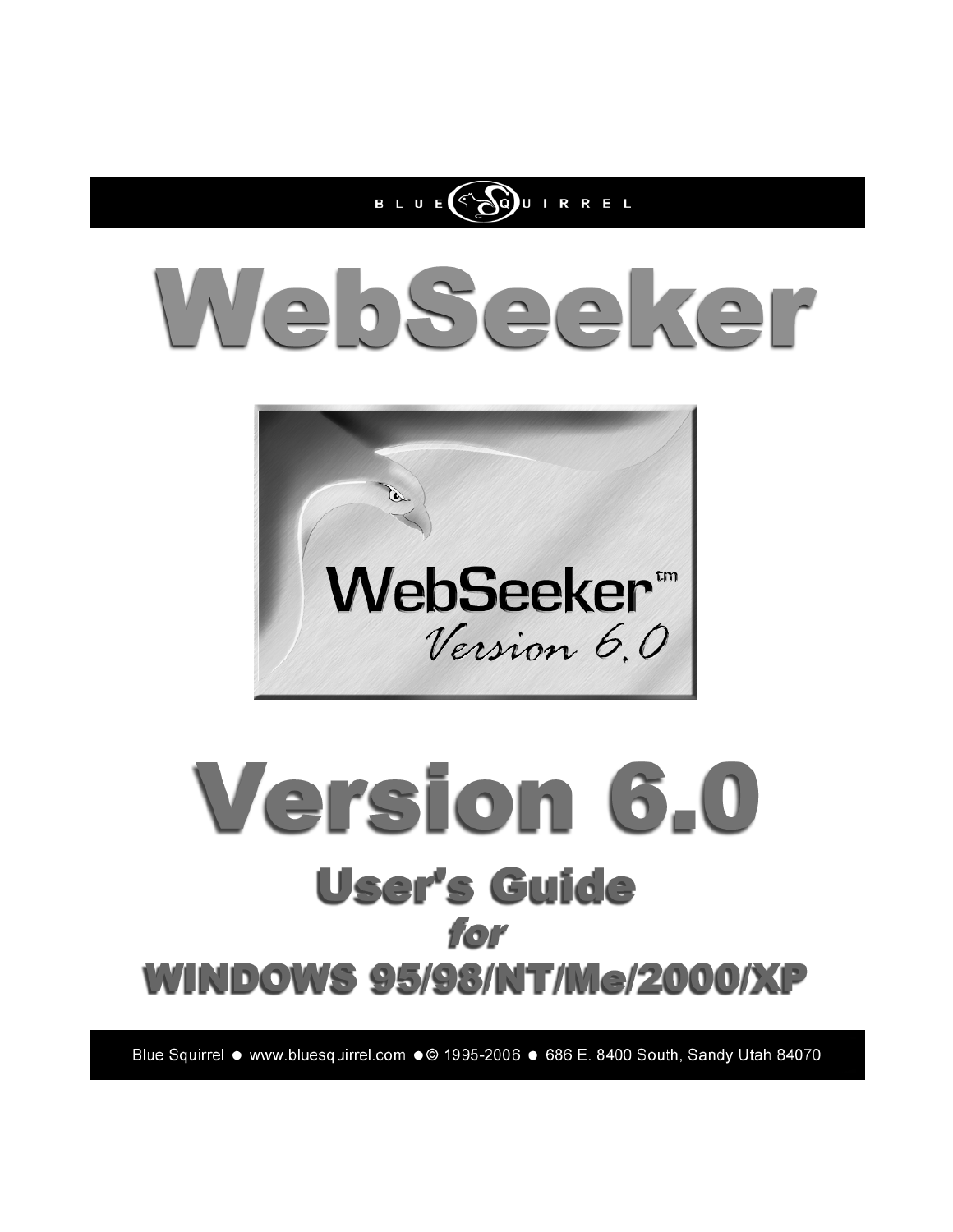# **COPYRIGHT**

### **© 2006 Blue Squirrel**

All rights reserved. No parts of this work may be reproduced in any form or by any means - graphic, electronic, or mechanical, including photocopying, recording, taping, or information storage and retrieval systems - without the written permission of the publisher.

The Blue Squirrel stylized logo, and the WebSeeker stylized logo are trademarks of Blue Squirrel Software. Products that are referred to in this document may be either trademarks and/or registered trademarks of the respective owners. The publisher and the author make no claim to these trademarks.

While every precaution has been taken in the preparation of this document, the publisher and the author assume no responsibility for errors or omissions, or for damages resulting from the use of information contained in this document or from the use of programs and source code that may accompany it. In no event shall the publisher and the author be liable for any loss of profit or any other commercial damage caused or alleged to have been caused directly or indirectly by this document.

### Printed: April 2006

Information in this document is subject to change without notice and does not represent a commitment on the part of Blue Squirrel. The software described herein, including all associated documentation and data, is the exclusive property of Blue Squirrel or its suppliers and is furnished only under a license agreement defining the terms and conditions governing its use by licensee. It is against the law to copy the software except as specifically allowed in the license agreement. No part of this document may be reproduced or transmitted in any form or by any means, including without limitation graphic, electronic, photocopy, facsimile, taping or mechanical reproduction of any kind without the prior written approval of Blue Squirrel.

Use of this product is subject to the terms of the accompanying License Agreement as stated in the back of this book.

### U.S. Government Restricted Rights Legend

The Software and documentation are provided with RESTRICTED RIGHTS. Use, duplication, or disclosure by the Government is subject to restrictions as set forth in subparagraph (c) (1) of the Rights in Technical Data and Computer Software clause at DFARS 52.277-7013 or in subparagraph (c) (1) (ii) and (20) of Commercial Computer Software-Restricted Rights at 48 CFR 52.227-19, as applicable. Contractor/manufacturer is Blue Squirrel Software, 686 E. 8400 South, Sandy, UT 84070.

### **Special thanks to:**

Blue Squirrel Software would like to acknowledge all of the Blue Squirrel staff (Web and Product Development, Sales, Customer Service, Technical Support, and Marketing) that made this program possible.

> **Blue Squirrel 686 E. 8400 South Sandy, UT 84070 801-352-1551 www.bluesquirrel.com**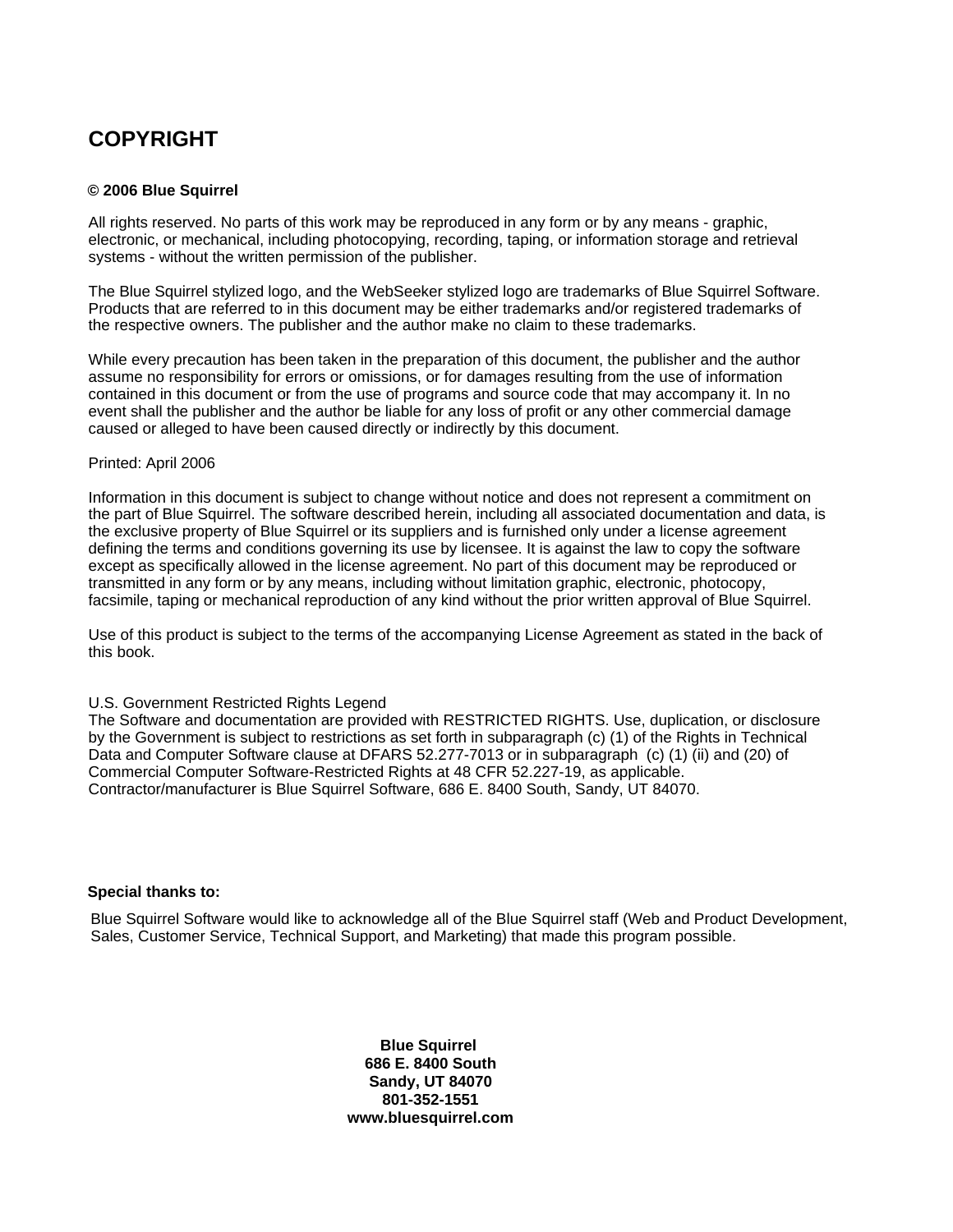# **Table of Contents**

| <b>Part I Getting Started</b>    | $\overline{2}$ |  |
|----------------------------------|----------------|--|
| <b>Part II What's New</b>        |                |  |
| <b>Part III Using WebSeeker</b>  | $\overline{2}$ |  |
| <b>Part IV Tutorial</b>          |                |  |
|                                  |                |  |
|                                  |                |  |
|                                  |                |  |
|                                  |                |  |
|                                  |                |  |
|                                  |                |  |
|                                  |                |  |
|                                  |                |  |
|                                  |                |  |
|                                  |                |  |
|                                  |                |  |
|                                  |                |  |
|                                  |                |  |
|                                  |                |  |
| <b>Part V Menu Commands</b>      | 12             |  |
| <b>Part VI Advanced Features</b> | 14             |  |
|                                  |                |  |
|                                  |                |  |
|                                  |                |  |
|                                  |                |  |
|                                  |                |  |
|                                  |                |  |
|                                  |                |  |
| <b>Part VII Customer Support</b> | 20             |  |
| <b>Part VIII Upgrading</b>       | 21             |  |
| <b>Part IX Uninstalling</b>      | 21             |  |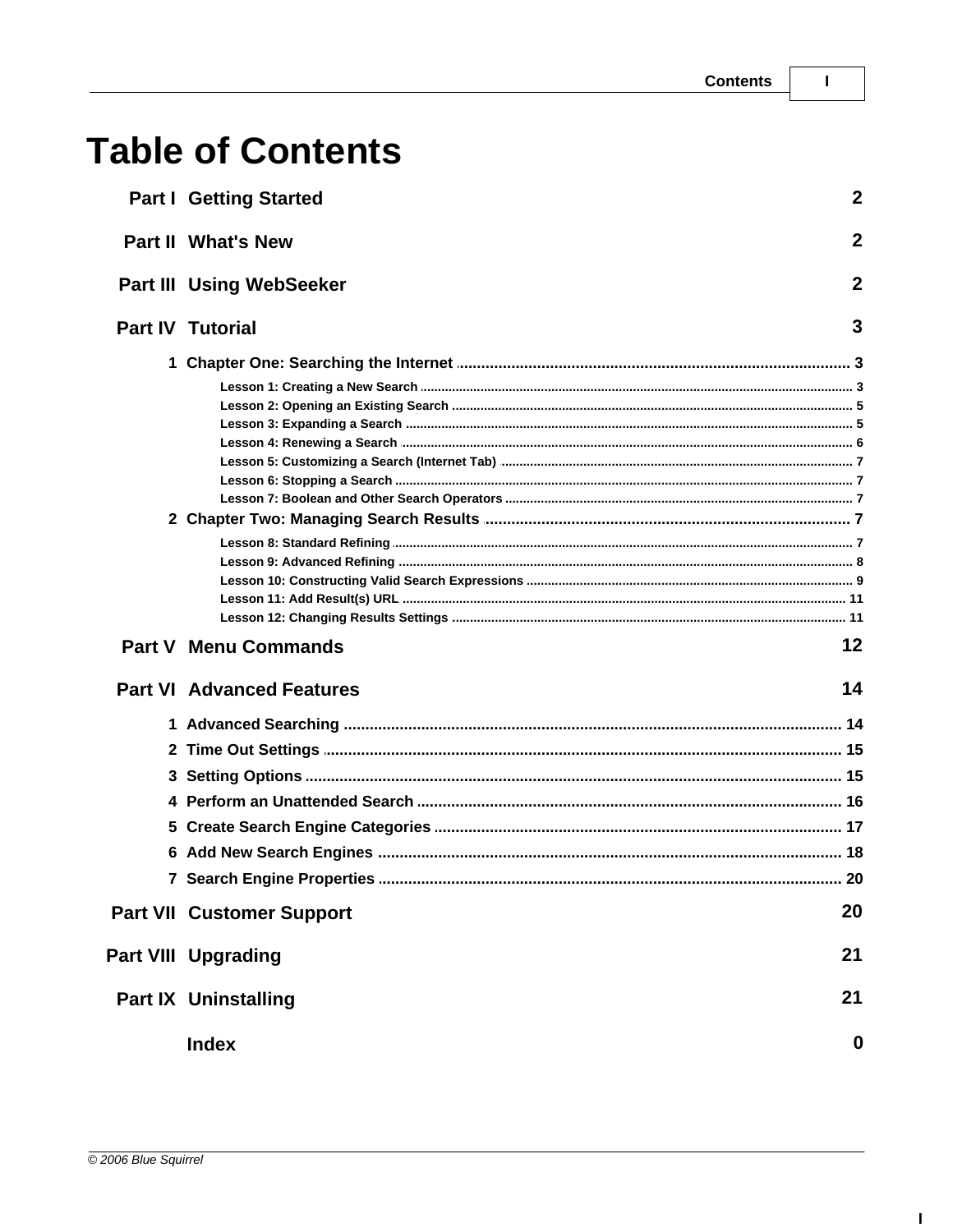# **1 Getting Started**

WebSeeker is a meta-searcher. It resides above search engines, such as Google, Ask, Yahoo, Lycos, Webcrawler, etc. WebSeeker performs a comprehensive search of numerous different search engines by creating individual keyword searches for each engine. WebSeeker then brings back the results, sorts them, removes duplicates, collates them, and presents the results to the user. The user can then view the results in list form, or as an HTML Web page.

In WebSeeker, you can create a WebSeeker file (.WSK file) containing your search, and the results for the search. A .WSK file can be named after a user, a broad subject, or anything that the user chooses. Each .WSK file contains a keyword search for each search engine loaded in WebSeeker. Each search returns results. All of the results are listed together in the display window.

# **2 What's New**

Version 6.0 includes:

- · Updated Search Engines
- · Drag-and-Drop indexing of any link
- · Improved e-mailing
- · Improved help system

# **3 Using WebSeeker**

WebSeeker can be used many ways (much like a web browser), but WebSeeker is particularly good at monitoring a topic. You can set up WebSeeker to keep up-to-date on a set of keywords.

### **Monitoring a Topic**

- · Start with a new search (File->New)
- · Using the search wizard, enter the keywords that you would like to search for.
- · If you want the search to include more information, hit the "Expand Search" button and add more keywords.
- · If you want to download and keep all the pages and be able to narrow the search, use the "Filter Find" setting when creating your search.
- · If you want to automatically search every day, schedule the search (Search->Schedule).
- · If you want the results e-mailed to you, go to Tools->Options and choose the "EMail" tab and set your e-mail server, and then the "Writing" tab and set the e-mail address.
- · If you view click on the pages to view them, the yellow "New" status will disappear so you know you've seen that page.
- · If you believe a page is interesting and is likely to change and have new information, then right-click and set to "Monitored" so that that page will get downloaded during future searches.

WebSeeker is very good at storing results for you. Web pages will change. News stories come and go. Many news organizations are putting their old stories in an archive where you have to pay to access them. If you use WebSeeker capture the news stories, you'll have your own stored record which is completely searchable.

### **Storing Pages**

- Start with a new search (File->New)
- · Drag pages to WebSeeker. If WebSeeker is hidden, drag the link or icon to WebSeeker on the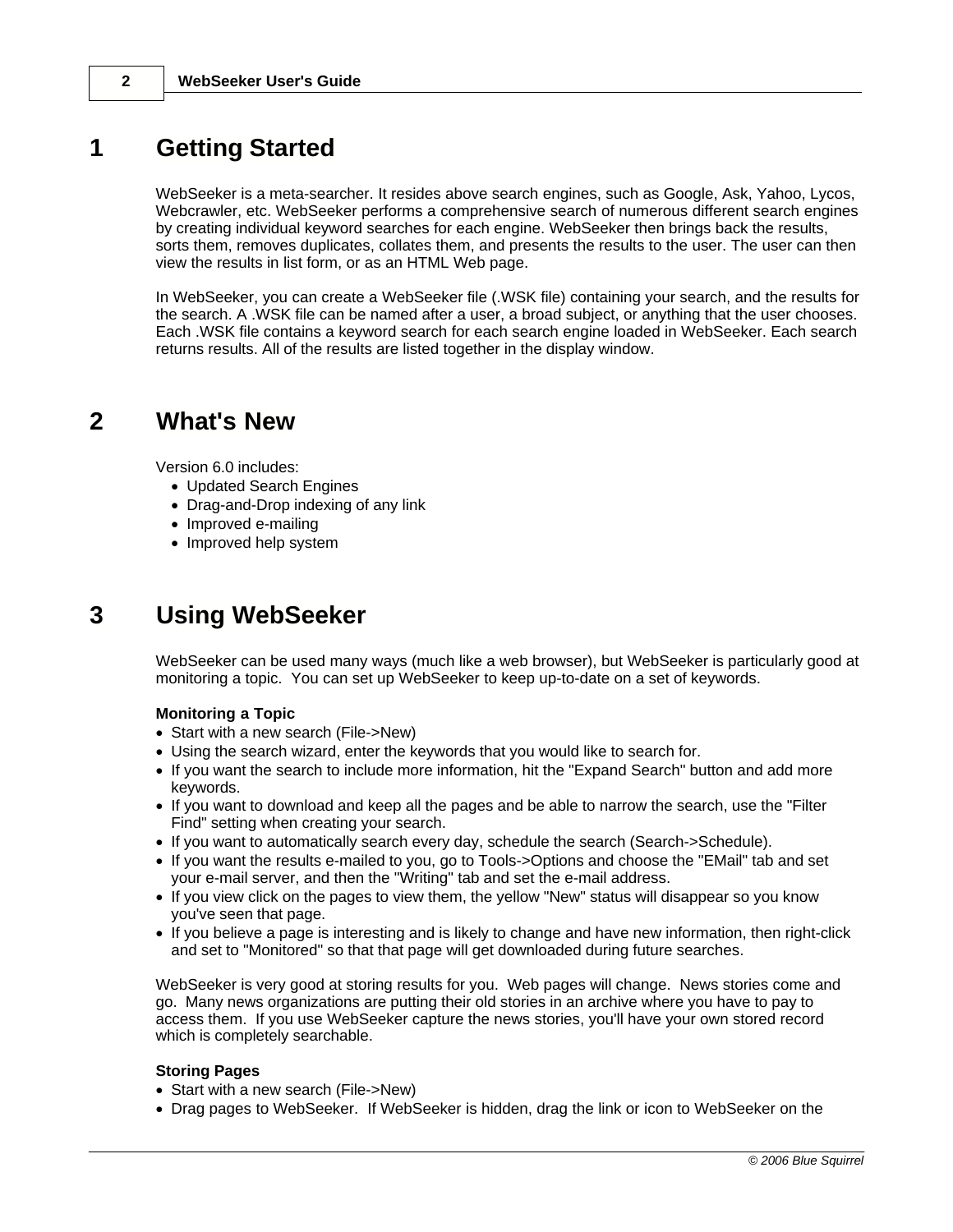open window bar and hold. WebSeeker will pop open and you can drop the link or icon onto WebSeeker to save the page.

· Save the .WSK file to a location to keep the archive. You will have a .WSK file and a folder with the same name. The pages are stored in a way that you can access them with WebSeeker or by a regular web browser.

WebSeeker is a very "smart" program and knows what you've looked at, and what it has seen already. It knows about duplicates and will combine duplicates so that you are not reading the same page from two or more different search engines. The "New" icons will appear on content that is new so you don't need to spend your time re-reading pages that you've already seen. If you reject a result, it is hidden and WebSeeker will keep it hidden even when the same page is seen again by another search engine.

The new WebSeeker 6.0 also lets you add your own results by dragging links or the icon next to the URL in the browser  $\blacksquare$  (in IE), or  $\square$  (in Firefox), to WebSeeker. The text on these pages get indexed and can be searched using the Refine tools in WebSeeker.

# **4 Tutorial**

# **4.1 Chapter One: Searching the Internet**

# **4.1.1 Lesson 1: Creating a New Search**

Use the Start New Search dialog box to create a new search.

### **1. Start WebSeeker**

| $\bullet$ | <b>Example 13 Start</b> T <sub>M</sub> to display the Start Menu.<br>Click the Windows Start button<br>On the Start Menu, go to Find, On the Internet.                                                                                                                                                                                                         |
|-----------|----------------------------------------------------------------------------------------------------------------------------------------------------------------------------------------------------------------------------------------------------------------------------------------------------------------------------------------------------------------|
|           | OR.                                                                                                                                                                                                                                                                                                                                                            |
|           | Click the Windows Start button $\left\  \frac{\partial \mathbf{H}}{\partial t} \mathbf{S} \mathbf{t} \mathbf{a} \mathbf{r} \mathbf{t} \right\ _{\text{TM}}$ to display the Start Menu.<br>On the Start Menu, go to Programs, Blue Squirrel WebSeeker, WebSeeker.<br>NOTE: If you own a previous version of WebSeeker, it may be listed as ForeFront WebSeeker. |
|           | 0R                                                                                                                                                                                                                                                                                                                                                             |
|           | Double click on a .WSK file from Program Manager or Windows Explorer.                                                                                                                                                                                                                                                                                          |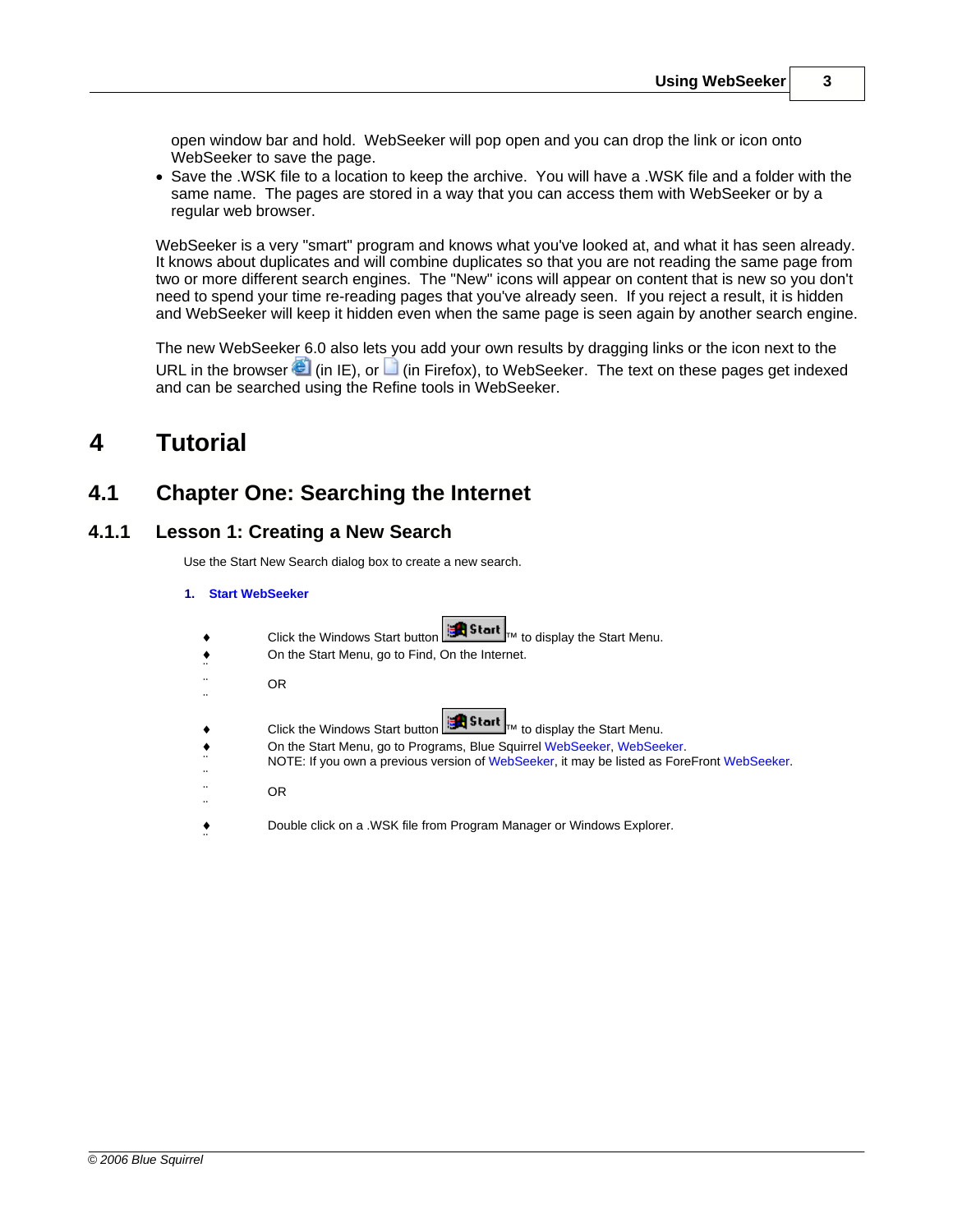

The **WebSeeker** Start New Search box appears.

### **2. Configure the search**

- On the Keywords tab, you can enter the keywords for your new search.
- ® Choose the AND or OR Boolean Operators, search multiple keywords AS A PHRASE, or search for a SUBSTRING.
- Select the type of search desired:

**InstantFind** - is the fastest type of search. It removes any duplicate URLs or duplicate Titles (as defined in Preferences) from the search results.

**CleanFind** - is the next fastest type of search. it removes duplicates and any URLs that are unavailable. **FilterFind** - is the most robust search. FilterFind is not quite as fast as InstantFind or CleanFind. It removes duplicates, unavailable sites, and downloads search results to your hard drive for Refining.

### **3. Select Search Engines**

® When you have finished entering your keyword information, you can select the **Search Engines** tab to select specific Search Engines. If no changes are made on the **Search Engines** tab, it defaults to **Select All Engines** that support the specified search type.

### **4. Launch the search**

Choose **Find Now** to have **WebSeeker** perform the search immediately. ◆ Choose Find Later to postpone the search until a later time. ¨

Now that you have created a search, you may want to return to that search at another time. [See lesson 2](#page-6-0) to learn how to open an existing search.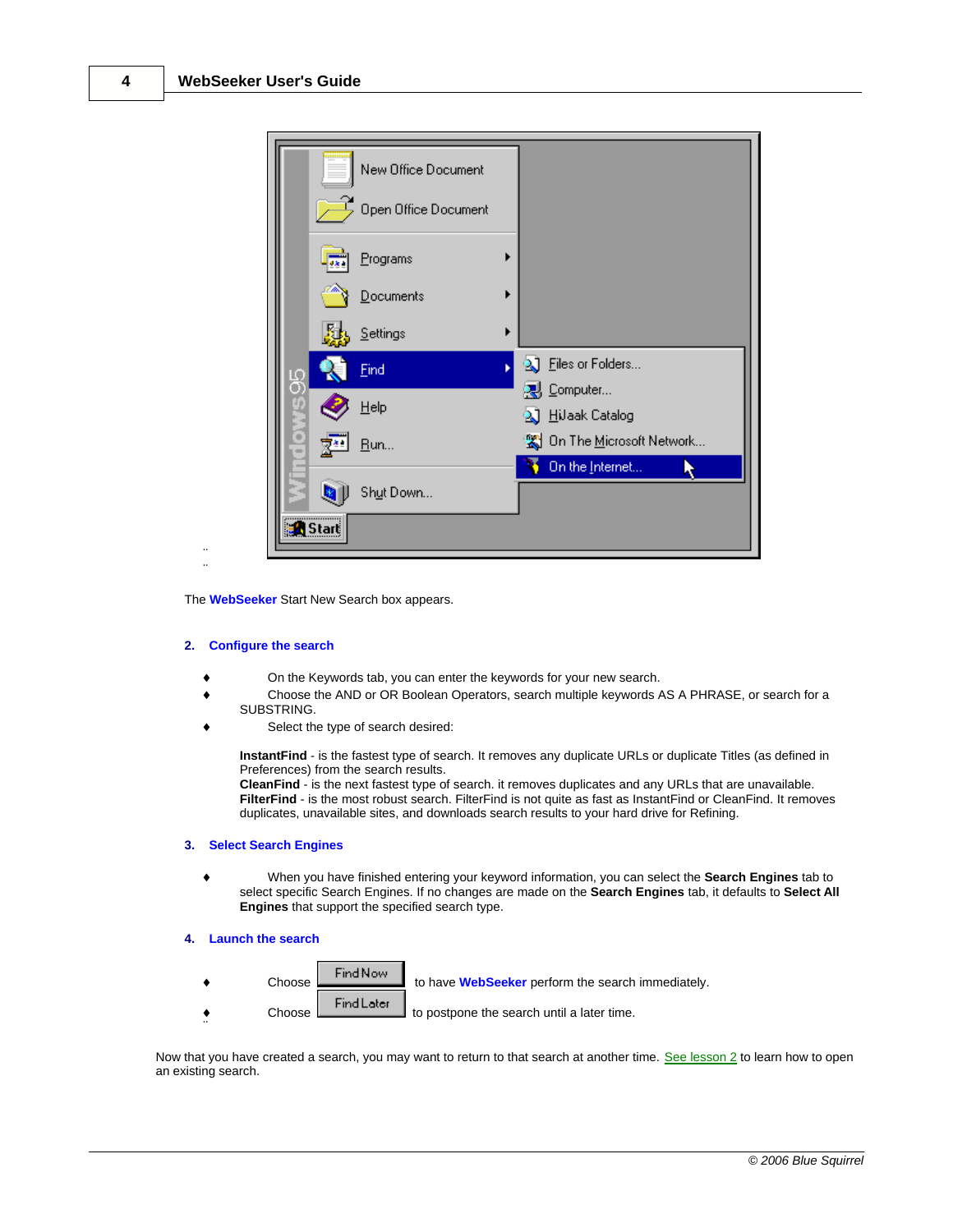# <span id="page-6-0"></span>**4.1.2 Lesson 2: Opening an Existing Search**

You may want to return to a previously saved search to browse the results, or to update the search. You can open an existing .WSK file several ways.

### **1. Open a file from within WebSeeker**

- Select Open from the File menu or press the Open **Button on the toolbar.** Select the .WSK file you wish to open.
- ® Recently used .WSK files are listed at the bottom of the File menu. Select a file to open it.

### **2. Open a file from Windows Explorer, or Program Manager**

- Start Windows Explorer, or Program Manager.
- ® Locate the .WSK file you wish to open.
- ® Double click the .WSK file. **WebSeeker** launches, and opens to the selected file.

Now that you are comfortable working with existing files, [go to lesson 3](#page-6-1) to learn how to expand a search to increase search results.

# <span id="page-6-1"></span>**4.1.3 Lesson 3: Expanding a Search**

¨

Once a search is complete, you may find that different keywords might improve it, or maybe you want to add more search engines. Using the Expand Search function, you can easily add keywords and search engines to receive different results. You can expand your search by adding one or more Search Engines, or by adding keywords to the search. You can add more Search Engines to a new search before it has been run, or add more keywords, and more search engines to a completed search. Both of these functions can be accessed by selecting Expand Search from the Search menu.

To expand a search:

### **1. Perform a Search**

- ® First you must perform a regular **WebSeeker** search.
- Or, open an existing search.
- **2. Expand the Search**
	- ® From the Results window, select **Search**, **Expand Search**. The **Start New Search** dialog box appears.

### **3. Add Keywords**

- Enter the keywords you would like to add to the current search.
- Choose the AND or OR [Boolean Operators](#page-8-0), search multiple keywords AS A PHRASE, or search for a SUBSTRING.

### **4. Add or delete search engines.**

- Select the Search Engines tab.
- ® Select/deselect the search engines you want to use.
- Select Find Now, or Find Later.

If **Find Now** is selected, **WebSeeker** performs the search with the expanded keyword list, and the original keywords separately. For example, if you had previously searched for "alligators" and then expanded the search to include "crocodiles," **WebSeeker** runs one search for "alligators," and a separate search for "crocodiles." If you wanted search results to include both "alligators" and "crocodiles," you would have to enter both keywords "alligators crocodiles" and use the **AND** Boolean operator.

Note: To decrease results by adding keywords see [Lesson 8: Standard Refining](#page-8-1)

By default, **WebSeeker** also searches all of the search engines from the original search, and from the expanded search engines.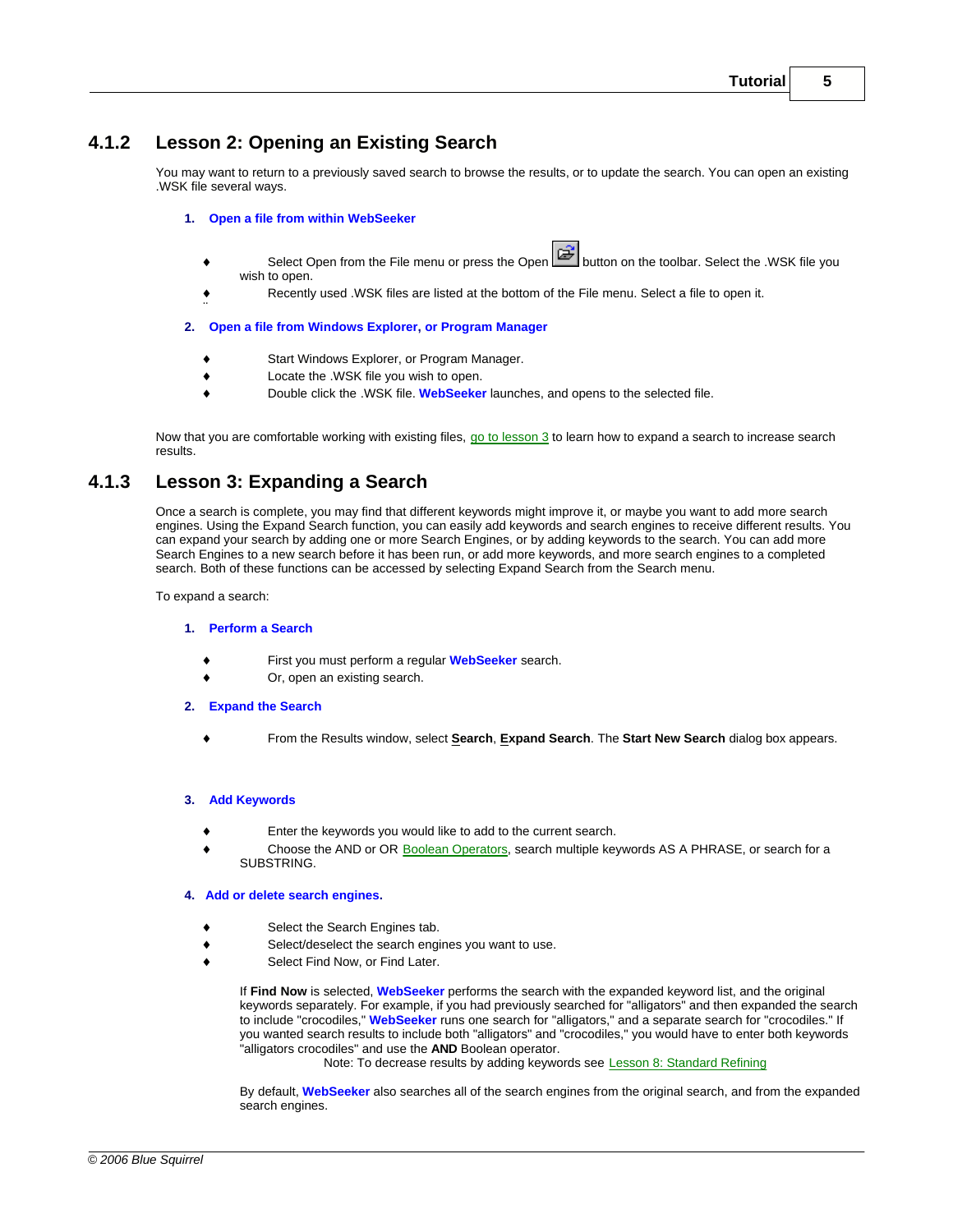To execute only the expanded keywords (from step 3):

Select **Find Later**.

- ® If the search engines pane is not visible, select **View**, **Search Engines**. The Search Engines pane appears, listing each search engine with the keywords it searches. For example: ¨ If a search engine is used in the original keyword search, but not in the expanded search, it is listed once with the original keywords only. ¨ If a search engine is selected for the expanded search, but was not used in the original search, it is listed once with the expanded keywords only. ¨ If the same search engine is used in the original keyword search, and with the expanded search, the engine is listed twice; once with the original keywords, and again with the expanded keywords. ¨
	- ® Select **Search**, **Renew Selected Engines**.

**WebSeeker** runs a search with the selected engines and expanded keywords.

[In lesson 4](#page-7-0), you will learn different ways to renew a search.

# <span id="page-7-0"></span>**4.1.4 Lesson 4: Renewing a Search**

You can use **WebSeeker's** Renew function to launch a previously completed search again, with the same configuration and keywords to keep track of any changes made to resulting sites. Or, you can renew an expanded search to reduce or expand your search results.

To renew a previously completed search with the current configuration:

- **1. Open or run desired search.**
	- ® Run a **WebSeeker** search.
	- Or, open an existing, saved search.
- **2. Renew the search.**
	- ® From the Results window, select **Search**, **Start/Renew**.

**WebSeeker** renews the search.

¨

¨

To renew the search on expanded keywords and specific search engines only:

- **1. Expand the search by following steps 1-3 in [Lesson 3, Expanding a Search](#page-6-1), and select Find Later.**
- **2. Select desired search engines.**
	- ® If the search engines pane is not visible, select **View**, **Search Engines**. The Search Engines pane appears, listing each search engine with the keywords it searches. For example:

If a search engine is used in the original keyword search, but not in the expanded search, it is listed once with the original keywords only.

If a search engine is selected for the expanded search, but was not used in the original search, it is listed once with the expanded keywords only.

If the same search engine is used in the original keyword search, and with the expanded search, the engine is listed twice; once with the original keywords, and again with the expanded keywords.

Select desired search engines. Make sure that any selected engines are listed with the expanded keywords rather than the original keywords.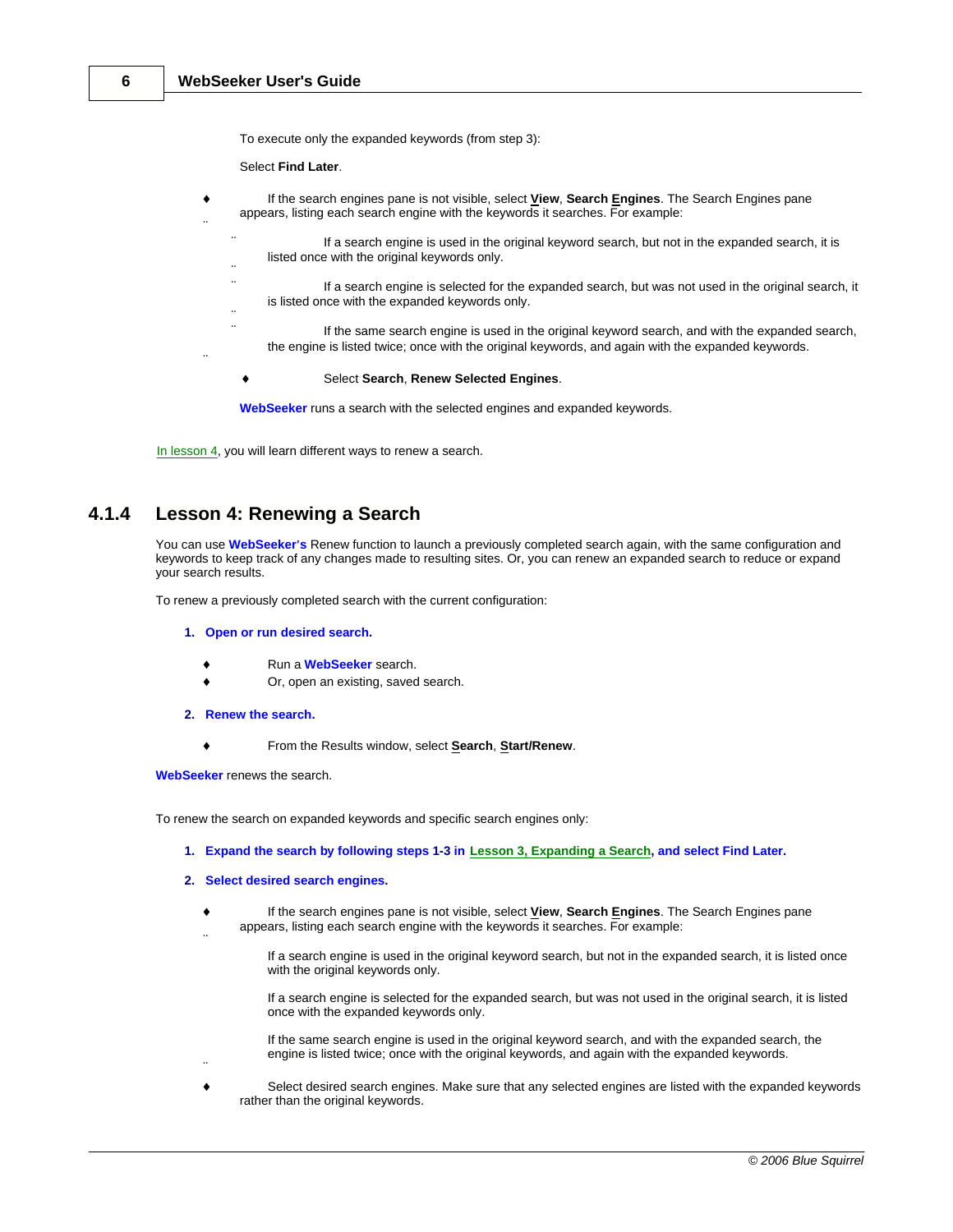**3. Renew the search.** ® From the **Search** menu, select **Renew Selected Engines. ¨ ¨ WebSeeker** renews the search with only the selected search engines and keywords. ¨ ¨ [In lesson 5](#page-8-2), you will learn to configure personal preferences to customize your search.

<span id="page-8-2"></span>**4.1.5 Lesson 5: Customizing a Search (Internet Tab)**

You can further customize your searches by using the Preferences dialog box, accessed from the Tools menu. Separate tabbed dialog pages allow you to configure the following aspects of your searches.

Use the Internet tab to tell WebSeeker which browser you want it to use, and to enter proxy server and port information (if applicable).

# **4.1.6 Lesson 6: Stopping a Search**

Sometimes you may want to stop a search because you realize that you input the wrong search parameters or simply because the search parameters were so wide that the search will take a very long time.

- ® To stop a search before it has been launched, press the **Cancel** button.
- To stop a search that is already in progress, you can press the **Stop** button **or all extends on**, from the stop search, from the **Search** menu, at any time. **WebSeeker** reports any results that were found before the search was aborted.
- ¨ Tip: If stop isn't responding, click on the Stop button and hold down.

To learn about Boolean Operators, [go to lesson 7](#page-8-0).

# <span id="page-8-0"></span>**4.1.7 Lesson 7: Boolean and Other Search Operators**

When adding Searches, you have the option to choose a [Boolean Operator](#page-8-0), or other search operator. The **WebSeeker** Start New Search dialog allows you to select the AND operator, **OR** , PHRASE, or SUBSTRING by selecting the appropriate button. If no search operator is selected, **WebSeeker** uses the OR operator by default.

# <span id="page-8-1"></span>**4.2 Chapter Two: Managing Search Results**

# **4.2.1 Lesson 8: Standard Refining**

After a **FilterFind** search has been performed, you can use the refine filter to search the current, downloaded results for more detailed information. With the **WebSeeker** Refine filter, you can easily search the resulting documents for *any* words or phrases in those documents. The **WebSeeker** Refine filter utilizes a left to right precedent. Basically, a left-to-right precedent is what most Western languages use when they write sentences from left to right; i.e., items written further left (in a sentence or a search list) are processed before items written further to the right and are, therefore, given precedence over any following items.

If you need to adjust the precedent beyond this level of left-to-right sorting, you may add parentheses to group specific keywords and operators together.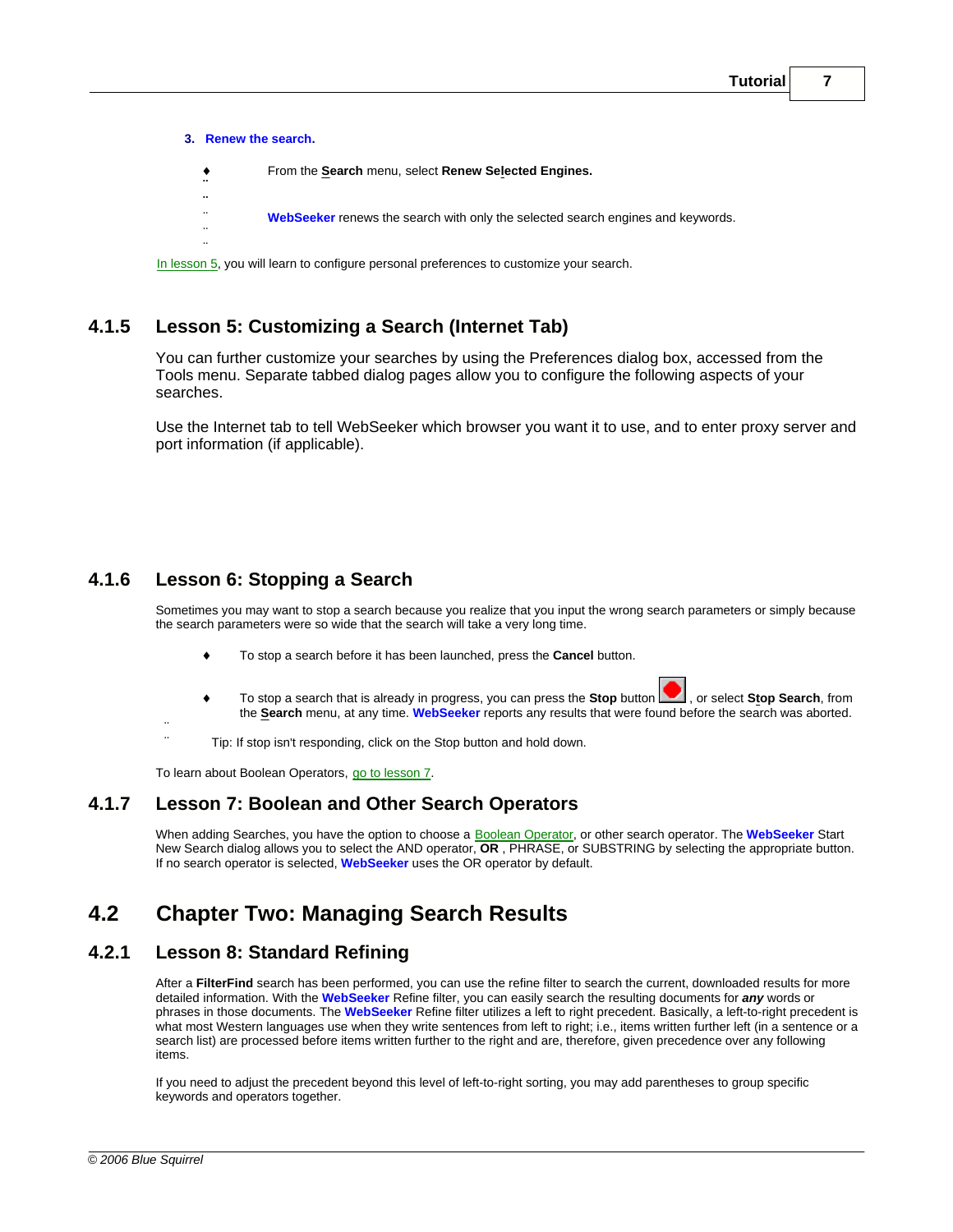NOTE: **Refine** is only enabled when a **FilterFind** search has been performed.

- **1. First have WebSeeker perform a FilterFind search.**
	- ® All available results are downloaded to your hard drive for refining.
- **2. Refine**
	- From the Results menu, select Refine.
	- The Refine dialog box appears.

Click on the dialog box below to learn more about each option.

- **3. Review your current query. Each line of the dialog box includes a drop-down box containing the available** logical operators and a text box for your search term or terms. The logical operator you choose in each line **applies only to the terms in the adjacent text box.**
	- AND adds the adjacent terms to the list of terms which must be found in every search result document. A document must include all of the query's AND terms to be included in the search results.
	- OR adds the adjacent terms to the list of terms which may be found in any of the search result documents. A document need include only one of the query's OR terms to be included in the search results.
	- BUT NOT adds the adjacent terms to the list of terms which must not be found in any of the search result document. A document may not include any of the query's BUT NOT terms if it is to be included in the search results.
	- FOLLOWED BY specifies that the adjacent terms must be found in every search result document immediately after the keywords in the text box immediately above.
	- NEAR specifies that the terms in the adjacent text box must be found in every search result document within 20 words of one another. (You can override the 20-word default; see Proximity Searches for details).

### **4. Add words and options.**

Enter any additional keywords desired, and select desired option for each word.

### **5. Apply Refine configuration**

¨

When you have finished making desired changes in the Refine dialog, click the OK button to apply current configuration and close the refine dialog box.

**WebSeeker** automatically reduces current results to represent **Refine** configuration.

NOTE: **Refine** returns to its most recently used mode. If you press the **OK** or **Cancel** button from the **Standard Refine** dialog box, the **Standard Refine** dialog box appears the next time Refine is used. If you press **OK** or **Cancel** from the **Advanced** refine dialog box, the **Advanced Refine** dialog box appears the next time Refine is used.

To learn about the Advanced features of the Refine Filter, [go to lesson 9](#page-9-0), Advanced Refining.

# <span id="page-9-0"></span>**4.2.2 Lesson 9: Advanced Refining**

Power users familiar with the syntax of Boolean logic can use the Refine command's Advanced mode to enter their filtering queries directly. The text box of this mode presents a "command-line" style of working.

NOTE: The Refine command works only on **FilterFind** searches. A **FilterFind** search is basically the same as a CleanFind search, but it takes a moment longer to index the full text of the search results, making it possible for you to search the full text of found Web pages.

The Refine command accesses both the Standard and Advanced Refine dialog boxes, returning you to the most recently used mode. If you find yourself in the wrong dialog box, simply click Standard or Advanced to switch to the desired setup.

**WebSeeker's** Refine command uses a left-to-right precedent . Basically, a left-to-right precedent is what most Western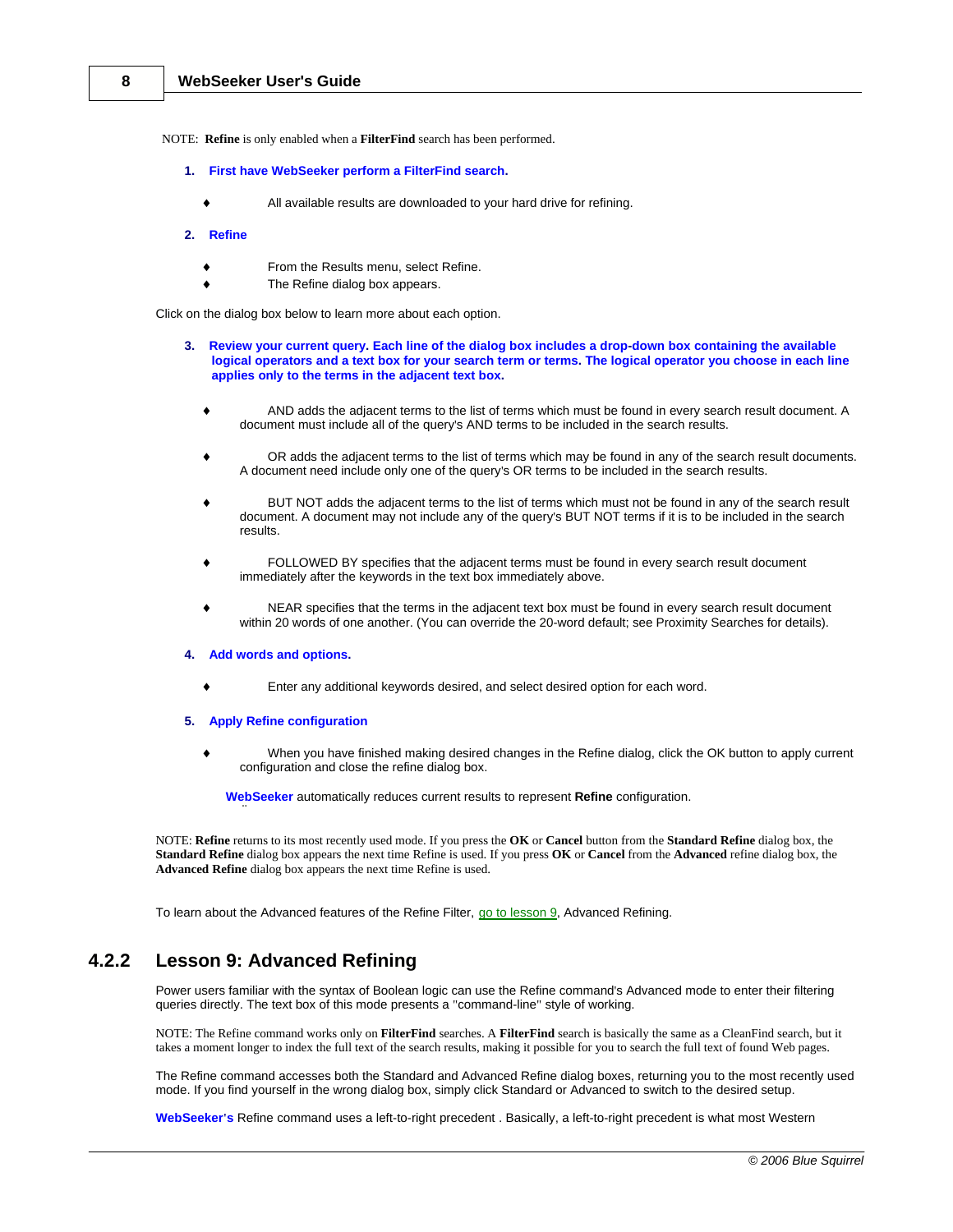languages use when they write sentences from left to right; i.e., items written further left (in a sentence or a search list) are processed before items written further to the right and are, therefore, given precedence over any following items. If you need to adjust the precedent beyond this level of left-to-right sorting, you may add parentheses to group specific keywords and operators together.

### **1. You must begin with a FilterFind search**

® Perform a new **FilterFind** search or open the results of an existing, saved **FilterFind** search.

### **2. Open the Refine dialog box**

¨

- ® From the **Results** menu, select **Refine**. The **Refine** dialog box appears.
	- ® Click the **Refine** button on the Toolbar.

The **Refine** dialog box appears, open to the most recently used mode.

### **3. Go to Advanced mode**

® From the **Refine** dialog box, press the **Advanced** button, if necessary. The **Advanced** dialog box appears.

**WebSeeker** displays your current query in the syntax of Boolean logic. Edit the expression to meet your new criteria.

### **4. Enter refine expression**

- Enter the desired refine expression and press OK to apply changes and close the dialog box
- or press Apply to change the current refine configuration and keep the dialog box open to make additional changes.

### **5 When you have finished making changes in the Refine dialog, you can:**

- Click OK to close the Refine dialog box and apply the current configuration to your search results.
- Click Apply to apply the current configuration to your search results while keeping the Refine dialog open for further editing.

**WebSeeker** runs through your search results to determine which conform to your new search query and displays the reduced set of results in the main **WebSeeker** window.

You can use the Refine On/Off button on the Toolbar to toggle your display between the complete search results and the refined search results.

For examples of valid search expressions, [see lesson 10](#page-10-0), Constructing Valid Search Expressions.

# <span id="page-10-0"></span>**4.2.3 Lesson 10: Constructing Valid Search Expressions**

Boolean and other search logic are rich and complex topics which often take up a full semester of a college-level course. Obviously, a full explanation is beyond the scope of this tutorial. However, most Web searches do not require a full range of Boolean expressions but rely on a limited subset of the possible queries.

In this section, we present some examples of valid expressions in both standard English and their search syntax counterparts. The syntax examples given here could be all or part of an expression entered in the Query text box of **WebSeeker's** Advanced Refine dialog.

### **Individual Word Searches**

To search for the word "shark," simply enter it as is:

shark

### **Phrase Searches**

To search for the phrase "great white shark," use parenthesis and quotes:

("great white shark")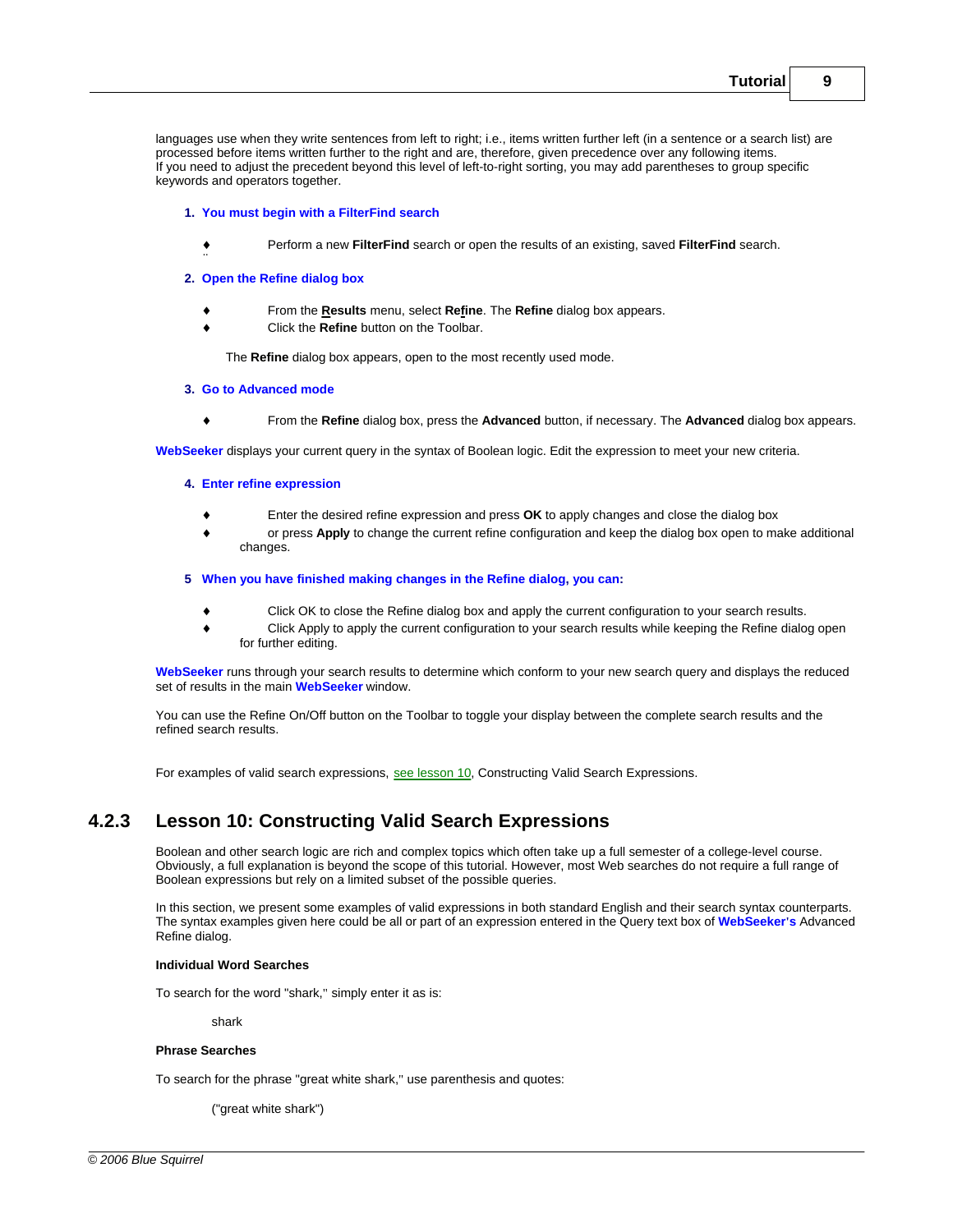That last search looks for all three words in the order shown with no intervening words. Sometimes you would like to maintain the specified ordering but are willing to accept intervening words. To find "men are attacked by the great white shark," you could type the following which allows 3 words between each pair of words:

("men attacked shark :3")

Of course, the above phrase would also find something like "men are attacking and killing sharks."

Sometimes, because you're unsure of all of the words in a phrase, you may wish to specify that one or more of the words in the phrase are "expendable." For example, the following example specifies that any two of the words specified may be missing and still cause a match:

("men and women are attacked and killed by sharks :3:2")

If the default span of zero is desired, the previous expression could be entered as:

("men and women are attacked and killed by sharks ::2")

### **Proximity Searches**

To find two or more words "near" each other but in any order, use a proximity search. For example enter:

[taxes deductions]

This finds .".taxes after all the deductions.." as well as .".deductions figured from state taxes..." The brackets indicate that you want to find the words within a certain span or range. The default width of the span is 20 words. You may override the default: For example, here we make the span 10:

[federal deductions taxes :10]

You may also specify an expendable count. In the following example, we allow two words to be missing from those specified:

[federal and state deductions taxes :10:2]

### **Boolean Searches**

To find all documents containing "shark," "whale" or "dolphin" (or any combination thereof), use the vertical bar character:

shark | whale | dolphin

To find all documents containing both "sea" and "ocean," use the ampersand character:

sea & ocean

### **Nested Expressions**

Any place that you can use a single word in an expression, you may also use a phrase, proximity, or OR ("|") sub-expression. Here are some examples:

failed | "gave up"<br>("deep sea diving | scuba") or equivalently ("deep sea (diving | scuba)") ["cookies and cream" sweets] (" ("Mother Theresa") ("India") :20")

Notice that phrases within phrases require parentheses.

### **Parentheses**

Parentheses may be used to specify the order in which you want the expression to be evaluated. In the following example, we want the AND  $(8)$  to be evaluated before the OR (|):

(fast & cars) | racing

In the next example, we want the OR (I) to be evaluated before the AND  $(8)$ :

Indy 500 & (fast | cars)

NOTE: **Refine** returns to it's most recently used mode. If you press the **OK** or **Cancel** button from the **Standard Refine** dialog box, the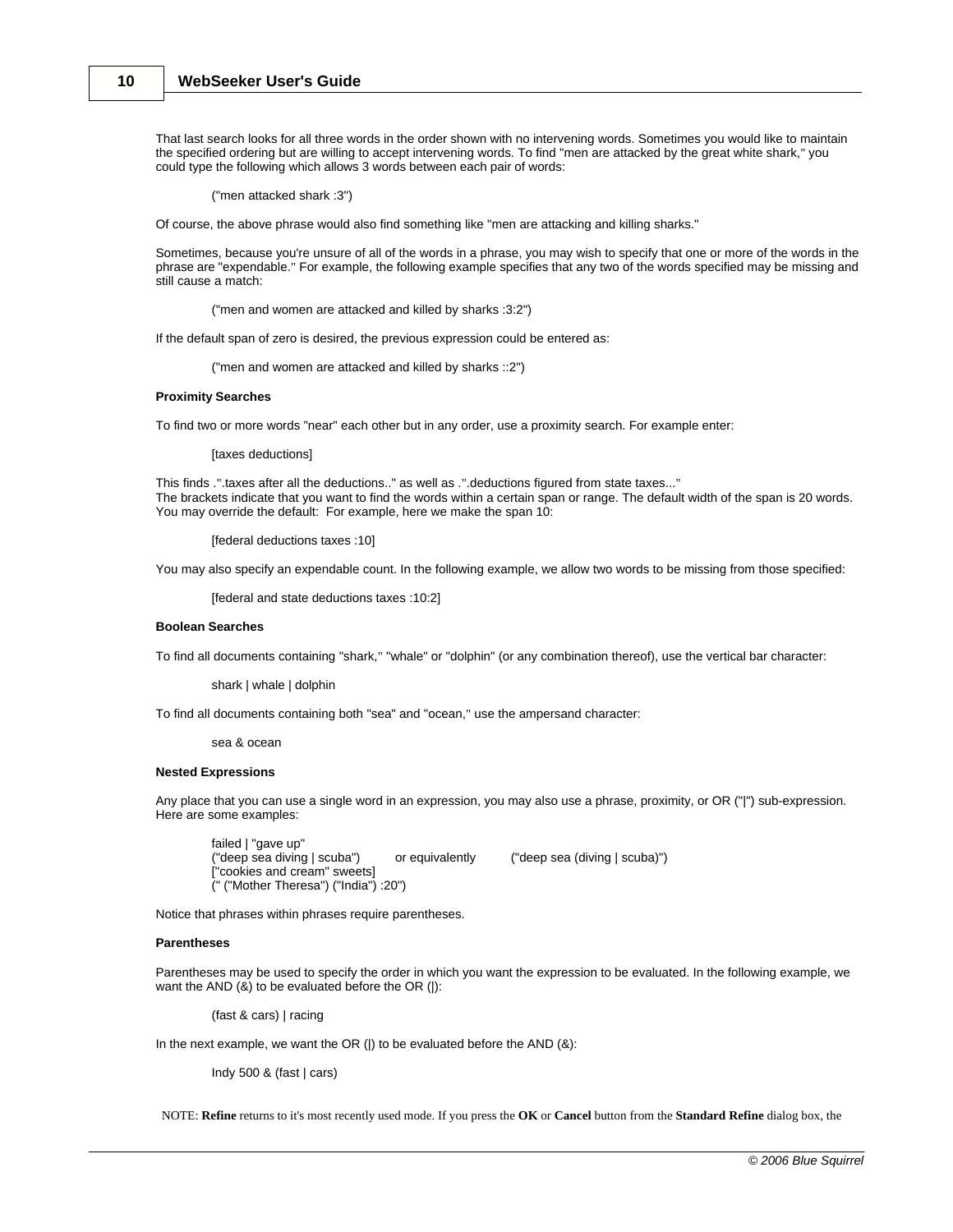**Standard** dialog box appears the next time Refine is used. If you press **OK** or **Cancel** from the **Advanced Refine** dialog box, the **Advanced** dialog box appears the next time Refine is used.

To learn how to add results (URLs), [go to lesson 11](#page-12-0).

# <span id="page-12-0"></span>**4.2.4 Lesson 11: Add Result(s) URL**

If you come across an interesting URL on your own, you can add it to your results list, where it can be monitored, browsed, etc.

To manually add a result:

- ® Select **Add Result** from the **Results** menu.
- ® The **Add/Edit URL** dialog box appears.

| Search: Manual                   | OΚ                             |
|----------------------------------|--------------------------------|
|                                  |                                |
| Title: Blue Squirrel             | Cancel                         |
| URL: store.bluesquirrel.com      |                                |
| First Found: 08/26/96 11:48:46   | C New C Changed                |
| Last Modified: 08/26/96 11:48:46 | O Old C Rejected               |
| Last Tagged: 08/26/96 11:48:46   | Help<br>Monitor $\Box$ Browsed |

¨

® Enter the **Title** and **URL** for the result you wish to add, and press **OK**. The URL has been added to your active results.

NOTE: You can not Add Results to a FilterFind search. This option is only available following a InstantFind or CleanFind Search.

To learn how to set a search result to Monitored/Not Monitored, [go to lesson 12](#page-12-1).

### <span id="page-12-1"></span>**4.2.5 Lesson 12: Changing Results Settings**

**WebSeeker** uses a variety of Results settings to help you manage your search results. Some of the settings are changed by the program; all of the settings allow you to manually adjust them for your specific purposes. The first time a site appears as the result of a search, **WebSeeker** automatically sets its status to New and displays the New icon with a yellow background next to them in the display window. The New icon also appears for results that have not appeared previously in a search of the current keywords or if the result is considered new for any of the following reasons:

- $\bullet$  The Web page is new.
- ® Modifications to the Web page now make it match the search criteria.
- ® The search engine has been updated to include any changes.

To manually change results setting:

- 1. Make the WSK file you want to work with the active file.<br>2. Select the result you would like to modify
- - ® In the Title column of the Display Window, select the results you wish to modify. To select multiple results, hold down the Ctrl key while clicking on each result.
	- ® Selected result is highlighted, that is **WebSeeker** displays it in inverse video (usually light text on dark background).
	- ¨ ¨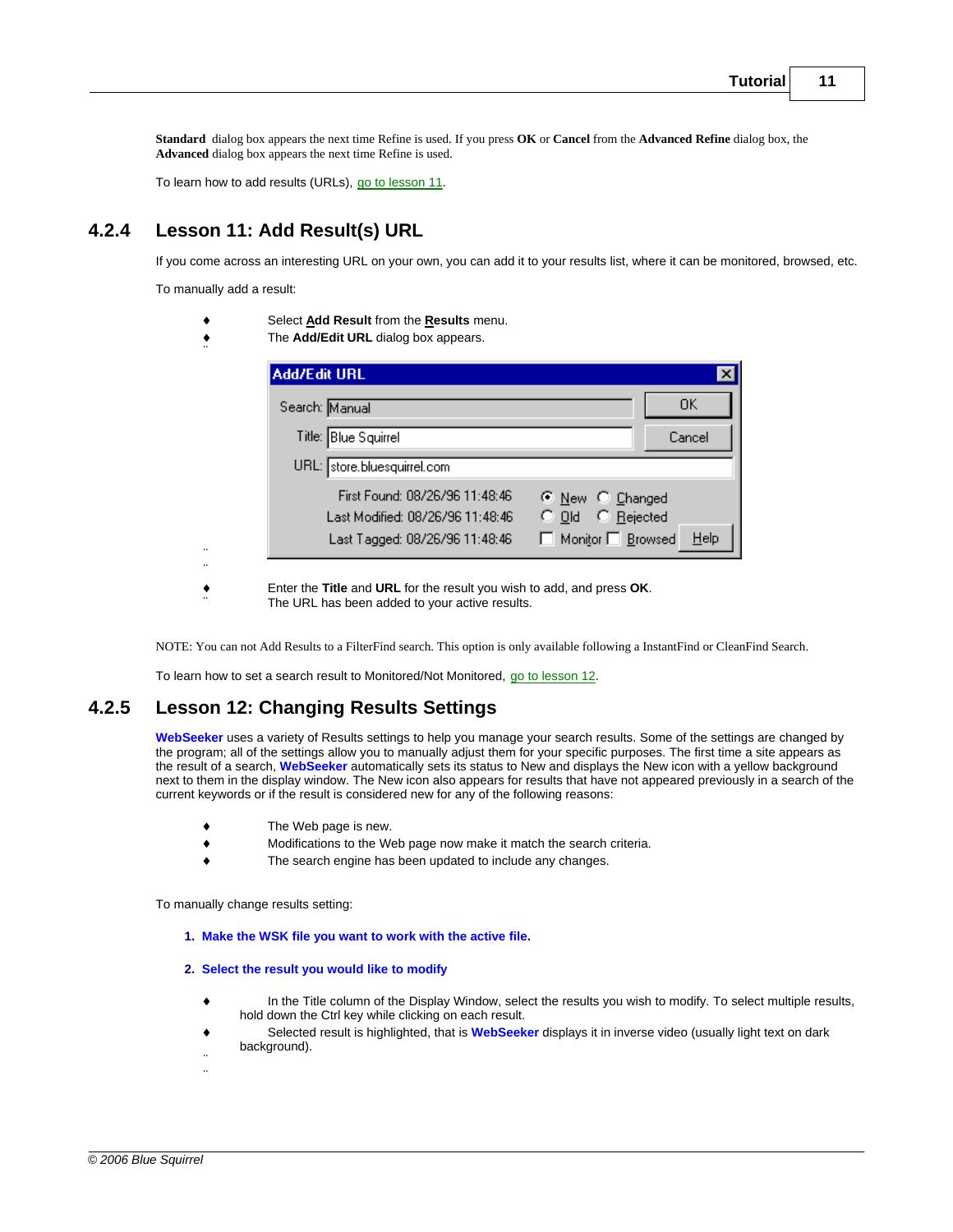| <b>Title</b>                                        |
|-----------------------------------------------------|
| <b>NEW</b> @ British Comedy                         |
| BE B Fast Cars/Automotive Information Links         |
| <mark>  ଖୟୁ</mark> ଡ଼ି   al Jamey Cates's Bookmarks |
| <u>  Not</u> @ Julian's Home Page                   |
| <u>  NEW</u> @ LandShark Racing - Team News         |
| <mark>  ଖୟୁଁ</mark> (@) Landshark Racing - 333 SP   |
| <b>NO</b> Landshark Racing - 348 Challenge          |
|                                                     |
| ∣ <mark>ଖ‡</mark> ⊮ ම Landshark Racing - Team Gear  |

For quick access, you can use the toolbar buttons for **Browsed**, **Rejected** and **Monitored** settings.

### **3. On the Results menu, select Set Selected Results to**8

- **4. On the submenu which appears, select the setting you want to assign to the selected result(s):**
	- ® **Monitored/Not Monitored** tells **WebSeeker** whether to watch and report changes to the site on the next search. WebSeeker automatically places the monitored icon  $\bullet$  over results that have been set to Monitored. The next time you run the search you can select to **Renew Monitored**, and only those results you have set to monitored are searched. If there has been a change in the **Monitored** result, the changed icon **illy** is displayed.

The changed icon looks like the new icon with a green background.

- New/Old adds or removes the yellow new icon and is useful for filtering purposes.
- ® **Changed** marks results that have been modified since the last search. When the content or design of a site is modified, you may want to set that result to **Changed** in order to track it more closely.
- ® **Rejected** automatically excludes the results from any new searches. Results that are **Rejected** are excluded from the results list. If the same search is run again, **WebSeeker** excludes any previously rejected results by default. If you want a previously rejected result to be listed in a new search, choose to include **Rejects** on the **View** tab of the Preferences dialog box. You may want to set a result to **Rejected** if you don't want to see it again.
- ® **Browsed/Not Browsed** can be used to filter out viewed results on future searches. Set results to **Browsed** when you have already seen them, but you don't want to reject or monitor them. **WebSeeker**

automatically places the browsed icon  $\Box$  next to browsed results. Browsed results are also grayed out. This feature can be used to filter out viewed results on future searches. The Browse feature also comes in handy when you have more results than you have time to survey at one time. Use this feature to set results you have already looked over to **Browsed**. When you come back to the search, select to display only **Non-Browsed** results. This way you can go back and finish looking at those results you have not already surveyed.

**5. WebSeeker changes the results setting.**

# **5 Menu Commands**

¨

### **File**

**New** - Creates a new file and prompts you to save the previous file if you haven't already. **New Search Wizard...** - Starts the search wizard. **New Advanced Search...** - Starts the advanced search. **Open...** - Opens an existing .WSK file **Save As..**. - Lets you save your search and the results. **Print Setup...** - Lets you choose the printer and settings for printing. **Print** - Prints the selected results to your printer. **Make a Booklet** - If you have ClickBook installed, WebSeeker will print the selected result as a booklet.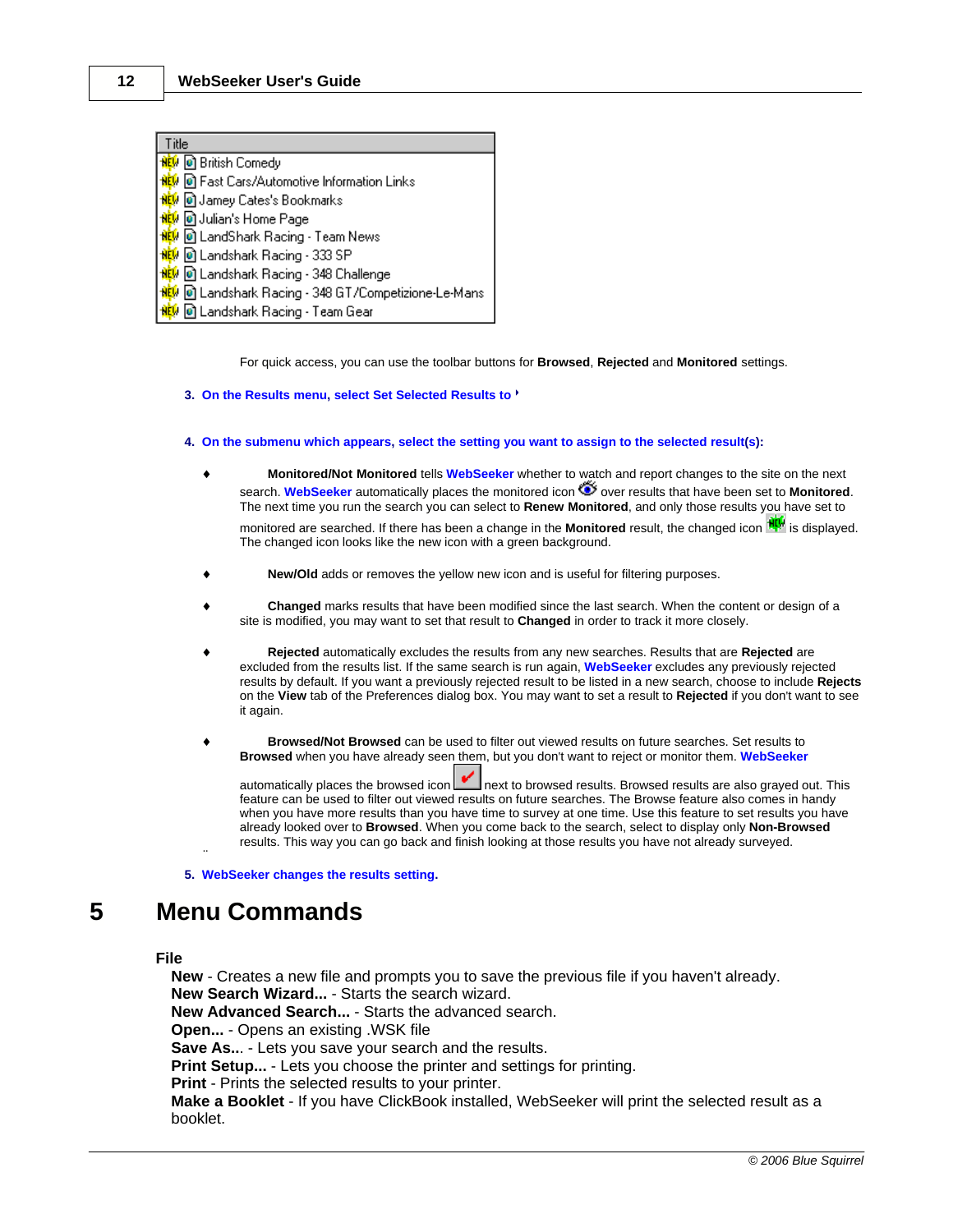**WebSeeker Extensions...** - Add extensions that you purchase to extend WebSeeker's engines. **Import...** - Import all the links on an .htm or .html file.

### **Export Results**

**Export URL List** - Exports selected URLs to a text file. Depending on the options you have set, it will also write a summary of the text in the URL in "Filter Find" mode.

**Export Filter Find List** - Exports all the downloaded files to a folder of your choice.

### **Write Web Page**

**All Results** - Writes a web page with links to pages WebSeeker found.

**Selected Results** - Writes a web page with links to all the pages you've highlighted.

**Delete** - Deletes the selected URL or page.

**Exit** - Exits the program.

### **Edit**

**Cut** - Removes the selected item and places it on the clipboard

**Copy** - Copies the selected item to the clipboard.

**Paste** - Pastes the selected item from the clipboard.

**Clear** - Deletes the seleted item.

**Properties** - Shows the properties of the seleted item and allows the title, URL and status to be changed.

### **View**

**Toolbar** - Allows the toolbar to be turned on and off.

**Text Labels** - Allows the text labels on the button bar to be turned on and off.

**Status Bar** - Allow the status bar at the bottom of the window to be turned on and off.

**Search Engines** - Opens up the left-hand pane which shows the search engines used and lets you select result by each search engine.

**Abstract** - Turns the abstracts on and off.

**Vertical Layout** - Changes the display to show the search engines above instead of to the left of the results.

**Sort By**

**Title** - Sorts by Title of the page.

**URL** - Sorts by the URL of the page.

**Type** - Sorts by the status of the page such as New, Monitored, etc.

Search

**Expand Search...** - Add to your search to include more search terms.

**Stop** - Stops the active search. It may need to complete downloading some pages before stopping. **Start/Renew** - Starts the search or does the search again to renew the results.

**Renew Monitored** - Downloads results that you've marked for monitoring.

**Renew Selected Engines** - Does the search again for the search engines you've highlighted.

**Browse Engine Page** - Launches a local version of one search engine's result page.

**Schedule...** - Lets you set options for automatically running WebSeeker unattended. This is great for monitoring search terms on a regular basis.

**Add Custom Search Engine...** - Lets you add your own search engines to WebSeeker. **Results** 

**Add Results...** - Lets you manually add one page.

**Grab Results...** - Adds a page by finding an active browser and grabbing the information from the browser.

**Turn Refine On/Off** - Turn on and off the filter that narrows the search results to those matching the keywords you've entered.

**Refine...** - Set the keywords to search for. This only works for pages that have been downloaded (FilterFind)

### **Set Selected Results To**

**Monitored** - Set the pages to be monitored.

**New** - Set the selected pages to have the "New" attribute. This is helpful for knowing what you've browsed.

**Changed** - Sets the page to a status of changed.

**Rejected** - Set the selected pages to rejected will remove them from the visible list, but keep track of them so that you don't see them in the future if the search engine finds the page again.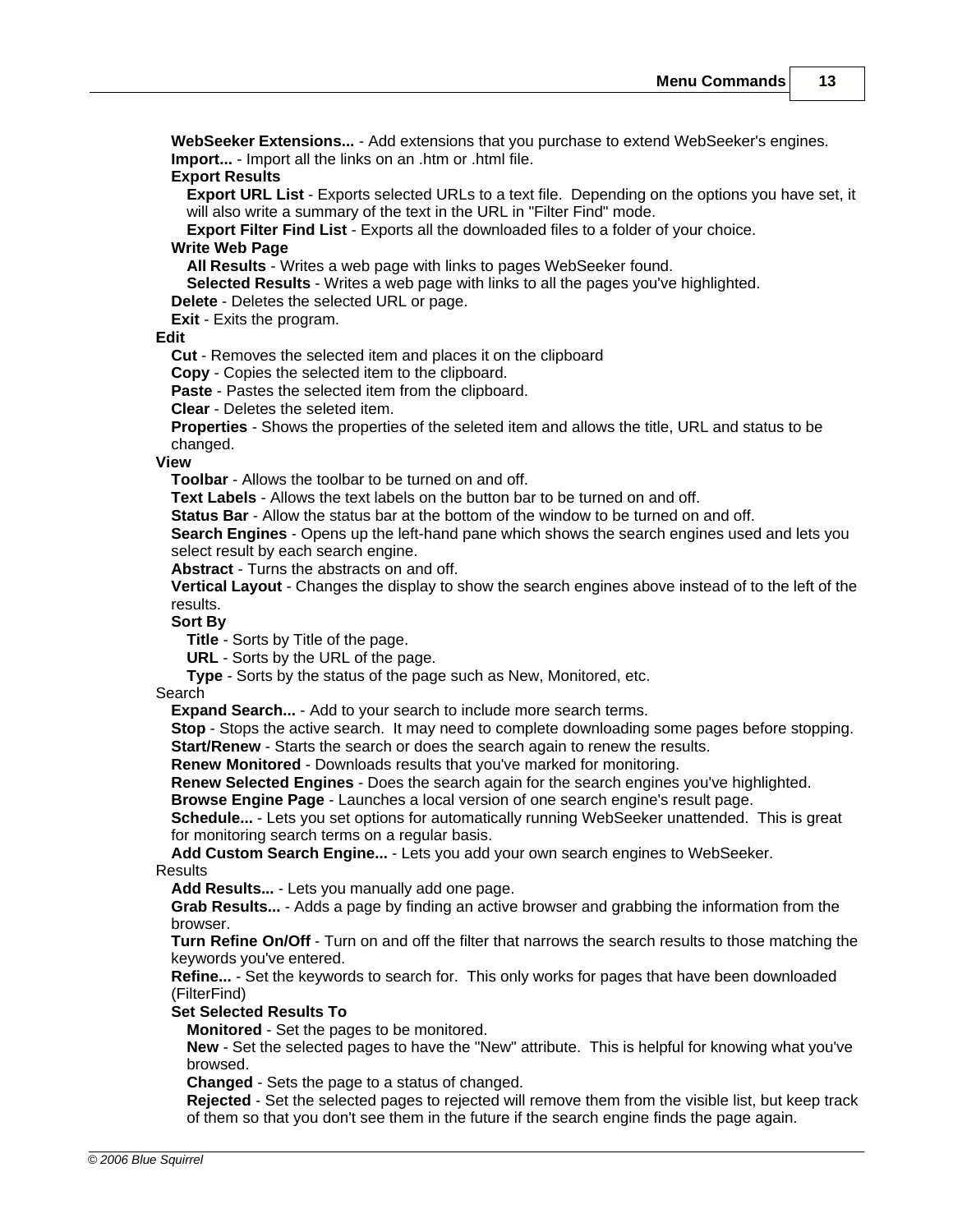**Browsed** - Set the selected pages to browsed so you can keep track of what you've seen. **Downloaded Selected Result(s)** - Downloads the pages that you select. Once downloaded you can view them locally (without an internet connection) and you can search using the "Refine..." filter. **EMail Results** - Emails the results to an e-mail address of your choosing. **Launch Result** - Launches the selected result in a browser. If you have downloaded the page, the local version will be used, otherwise the URL will be launched in the browser. **Browse All** - Launches a page which links to all of your results. **Statistics...** - Gives statistics on how many results you have and of which type. **Tools Customize...** - Lets you customize your toolbar. **Options...** - Lets you set the options for the program. **InstantX Update Now...** - Checks for an update to the program. **Undo Last Update...** - Reverses the update process in case there is a problem. **Settings...** - Let you set the update settings. **Compact Database** - Compresses the database. Useful when you've deleted lots of results. **Clear Histories Clear Keywords List** - Clears the history. **Clear All Saved Search Results** - Clears the most-recently-used list. **Help Help Topics** - Opens the help file for the program. **Tip of the Day** - Lets you browse through the helpful tips. **Blue Squirrel Home** - Takes you to our home page. **License Agreement** - Lets you read the license agreement. **Register...** - Lets you license and register the software. **About WebSeeker...** - Tells you the name and version of the program.

# **6 Advanced Features**

# **6.1 Advanced Searching**

If you are a more advanced user, and are familiar with Internet search expressions, you may want to perform an advanced search. Use the **WebSeeker** Start New Search dialog box to perform an advanced search.

### **1. Before you begin:**

Launch **WebSeeker.** Select **File, New Advanced Search** from the **WebSeeker** menu bar.

The **WebSeeker** Start New Search box appears with the **Keywords** tab displayed.

### **2. Configure the search**

- On the Keywords tab, you can enter the keywords for your new search.
- Choose the AND or OR Boolean Operators, or search multiple keywords AS A PHRASE. You can also search for a portion, or a SUBSTRING, of a phrase.
- Select the type of search desired:

**InstantFind** - is the fastest type of search. It removes any duplicate URLs or duplicate Titles (as defined in Preferences) from the search results.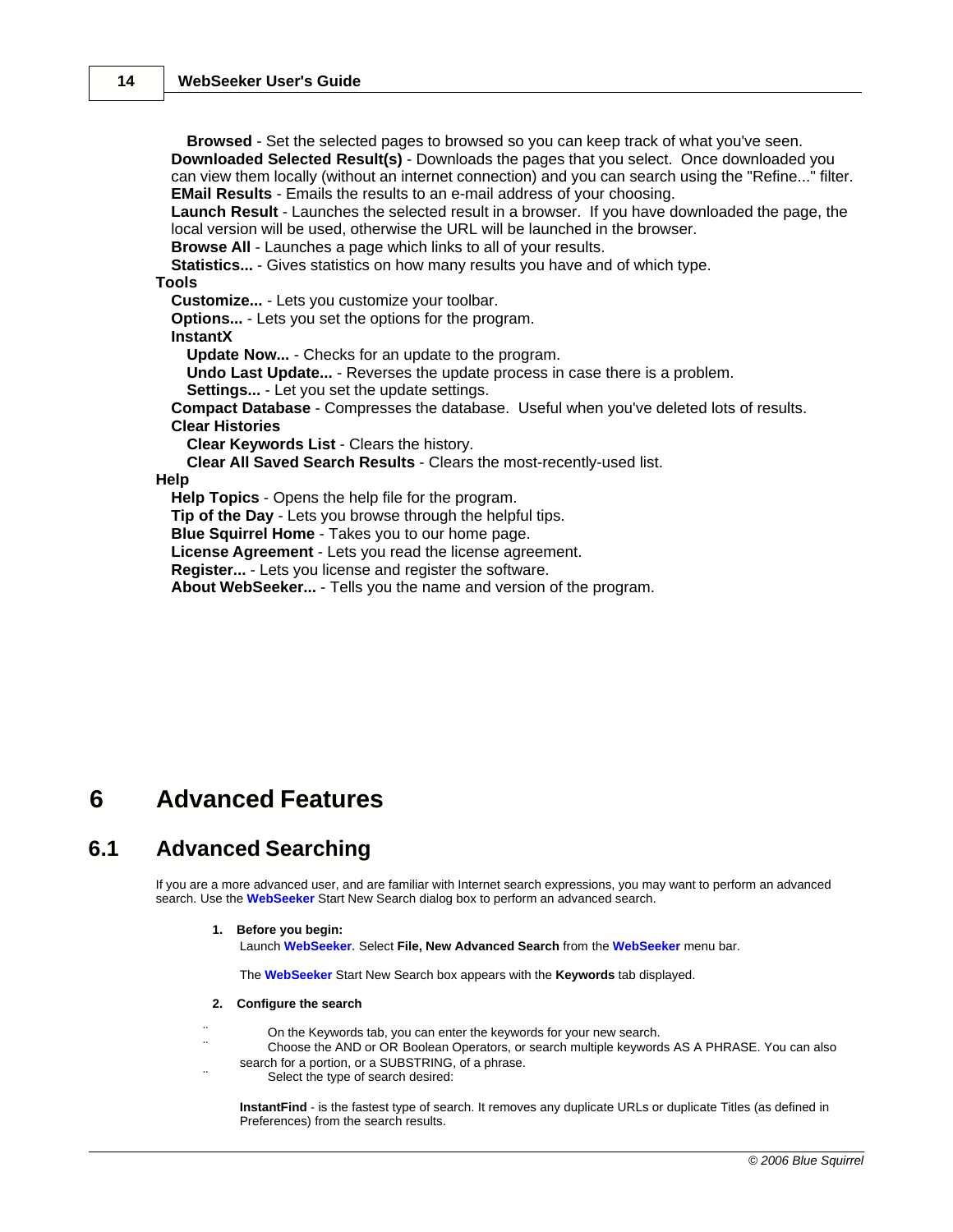**CleanFind** - is the next fastest type of search. it removes duplicates and any URLs that are unavailable. **FilterFind** - is the most robust search. FilterFind is not quite as fast as InstantFind or CleanFind. It removes duplicates, unavailable sites, and downloads search results to your hard drive for Refining.

When you have finished entering keywords and selecting search options, select the **Search Engines** tab to choose which search engines you would like **WebSeeker** to use for the search.

### **3. Select Search Engines**

¨ When you have finished entering your keyword information, you can select the **Search Engines** tab to select specific Search Engines. If no changes are made on the **Search Engines** tab, it defaults to **Select All Engines** that support the specified search type.

**4. Launch the search**



# **6.2 Time Out Settings**

You can set the length of time that **WebSeeker** waits for Reading information, Connecting to a search engine, and Requesting information.

- **1.** After you have completed the information in the Start New Search Dialog box, select "Find Later".
- **2.** From the **Tools** Menu, select **Preferences**. The following dialog box appears.
- **3.** Select the **Search Limits** Tab.<br>**4.** Set the **Time Out Settings** to t
- **4.** Set the **Time Out Settings** to the desired length of time.

# **6.3 Setting Options**

**WebSeeker's** Options dialogs allow you to configure many different aspects of the program to suit your personal search preferences. You can set options defining how your search results are displayed; what results are included or excluded; the Web browser you want to use to browse search results; and how **WebSeeker** writes its search results to your hard drive. You can even set up personal options for unattended searches, as well as settings dictated by your network setup. In this chapter, you will learn about each of the options, what they can do, and where to locate each option.

The InstantUpdate Options determine how you obtain your free automatic updates to **WebSeeker**. (Purchasing and registering **WebSeeker** entitles you to free interim upgrades.) The built-in InstantUpdate utility automatically downloads any **WebSeeker** updates directly from the Blue Squirrel Software Web site.

To set preferences:

**1.** From the **Tools** menu, select **Options**. The **Options** dialog box appears with the **View** tab displayed. Select the **InstantUpdate** tab to switch to the **InstantUpdate** Options page.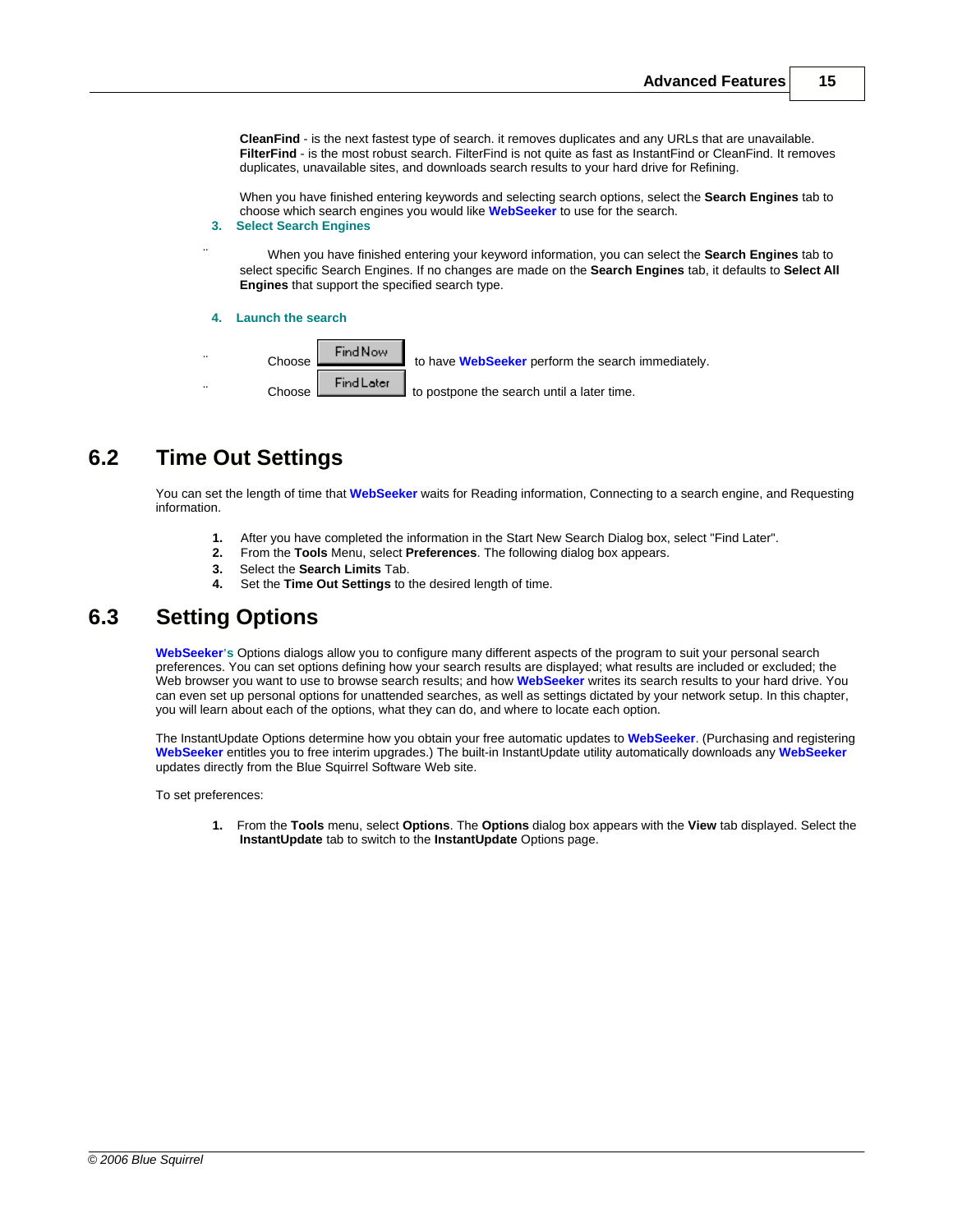| <b>Preferences</b>                                                                                                                |                                                                                 |        | $\boldsymbol{\times}$ |
|-----------------------------------------------------------------------------------------------------------------------------------|---------------------------------------------------------------------------------|--------|-----------------------|
| InstantUpdate   Internet   Searching   Saving   Scheduling   Search Limits   Search Engines   View   Writing  <br>Update Options: |                                                                                 |        |                       |
| Manual Update Only<br>C Always Ask Before Updating                                                                                | What's New<br>Updale Now                                                        |        |                       |
| C Update Without Asking                                                                                                           | InstantUndo<br>This will undo the<br>previous action taken<br>by InstantUpdate. |        |                       |
| $\nabla$ Only check for upgrades every                                                                                            | I٦<br>day(s)                                                                    |        |                       |
|                                                                                                                                   |                                                                                 |        |                       |
|                                                                                                                                   | 0K                                                                              | Cancel | <b>Help</b>           |

**2.** If you want **WebSeeker** to check for updates only when you manually request it (by choosing **InstantUpdate** from the **Tools** menu), select **Manual Update Only**.

If you want **WebSeeker** to check for updates but ask you before updating, select **Always Ask Before Updating**.

If you want **WebSeeker** to take care of the updating without any intervention on your part, select **Update Without Asking**.

The default settings is **Always Ask Before Updating**.

**3.** When you have finished configuring your **InstantUpdate** preferences, click **OK** to accept the current configuration and close the **Options** dialog box, or click another tab to configure more preferences.

# **6.4 Perform an Unattended Search**

Creating an unattended search to run during off-peak hours is easy with **WebSeeker.** Follow these simple directions to have **WebSeeker** automatically run a search completely unattended:

- **1.** Click the **Start** button to display the **Start Menu**, and select **Find, On the Internet.** The **WebSeeker Start New Search** dialog box appears.
- **2.** Enter the keywords for the search you want to schedule on the **Keywords** tab. Select the **Search Engines** tab to define the search engines you want to use for the scheduled search.
- **3.** Click **Find Later** to go to the **WebSeeker** main window. From the **Tools** menu select **Preferences**. The **Preferences** dialog box appears with the **View** tab displayed.
- **4.** Select the **Scheduling** tab.
- **5.** Select the **Enable Scheduled Search** check box. The scheduling options are enabled.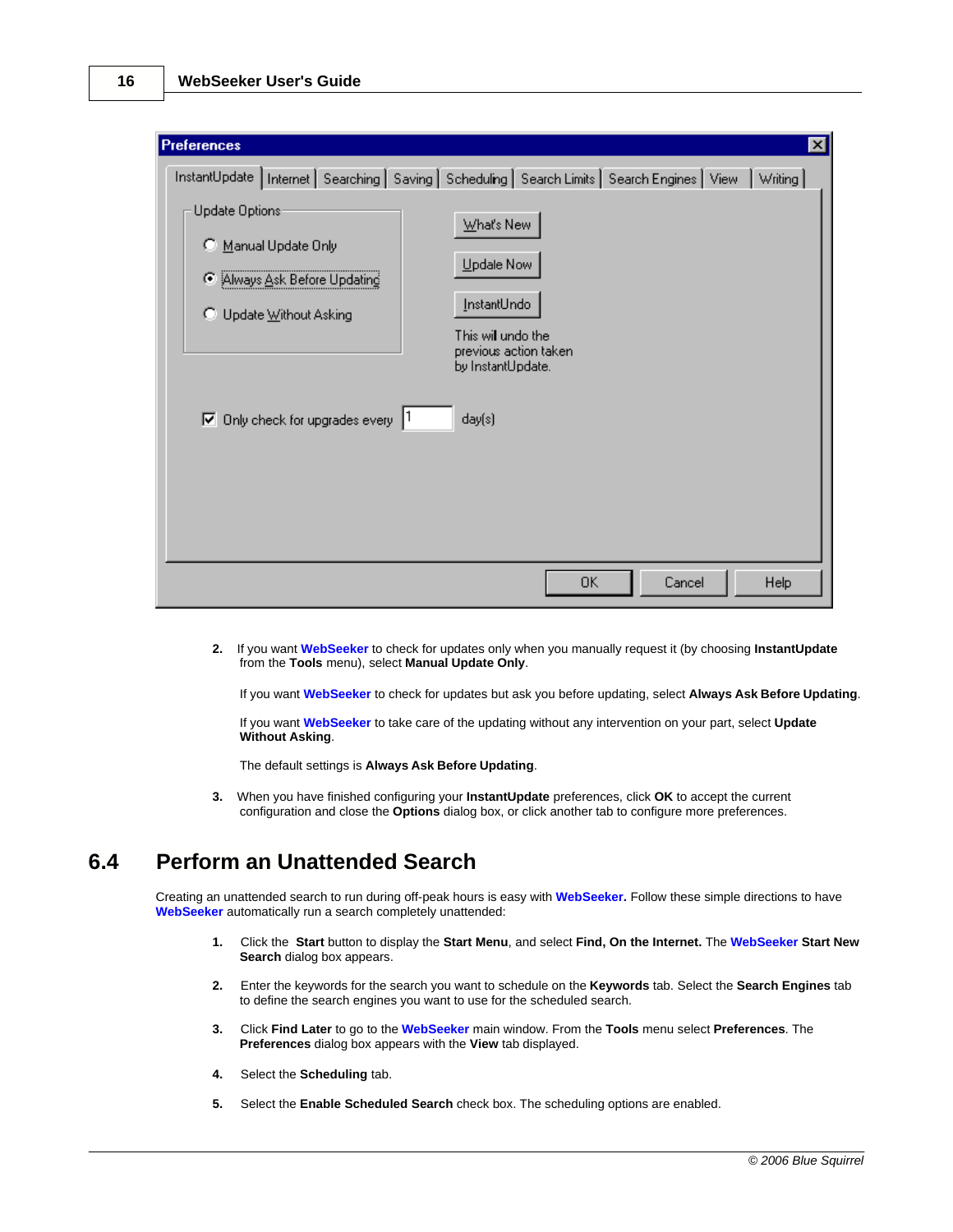- **6.** Enter the **Frequency** and **Start At** information to determine when the scheduled search will run.
- **7.** If you have a direct connection to the Internet (T1, T3 etc.), click the **OK** button to close the **Preferences** dialog, and proceed to step **12**.

If you connect to the Internet via modem, select the **Phone** tab.

- **8.** Select the **Use Modem** check box.
- **9.** Select the name of your Dial-up connection in the selection box below the **Phone Book Entry** box.
- **10.** If the user name and password you use for your dial-up connection are the same as those used to log onto your computer, check the **Authenticate using Dial-up Networking Connection entry**.
- **11.** Click the **OK** button to close the Preferences dialog box, and return to the **WebSeeker** main window.
- **12.** When you are satisfied with the configuration of the scheduled search, select **File, Save As**, to save the search with the name of your choice.
- **13.** Minimize **WebSeeker**. The search will run at the scheduled time.

NOTE: **WebSeeker** must be running in either standard, or minimized mode in order for the scheduled search to run.

# **6.5 Create Search Engine Categories**

With **WebSeeker's** new search engine categories, you can create your own categories containing only the search engines you select.

To create a search engine category:

- **1.** Select **Find**, **On the Internet** from your Start Menu. The **Start New Search** dialog box appears.
- **2.** Click the **Cancel** button to close the **Start New Search** dialog box, and go to the **WebSeeker** window.
- **3.** Select **Tools**, **Preferences**, from the Menu bar. The **Preferences** dialog box appears. Click the **Search Engines** tab.
- **4.** Select a category.
- **5.** Click the **New** button.
- **6.** In the **New Category** text box, enter a name for the category you are creating, and click the **Add** button. The new category is listed in the Categories pane.
- **7.** From the Search Engines pane, select the search engines you want included in the new category. Hold down the Ctrl key to select multiple engines.
- **8.** Drag and drop the selected engines into the new category folder. The selected engines appear below the category in a tree list.
- **9.** When you are finished configuring your categories, select the OK button to close the **Preferences** dialog.
- **10.** The next time you run a search, you can select your new category from the drop down menu on the Search Engines tab of the **Start New Search** dialog box. **WebSeeker** automatically selects only the engines you specified for that category.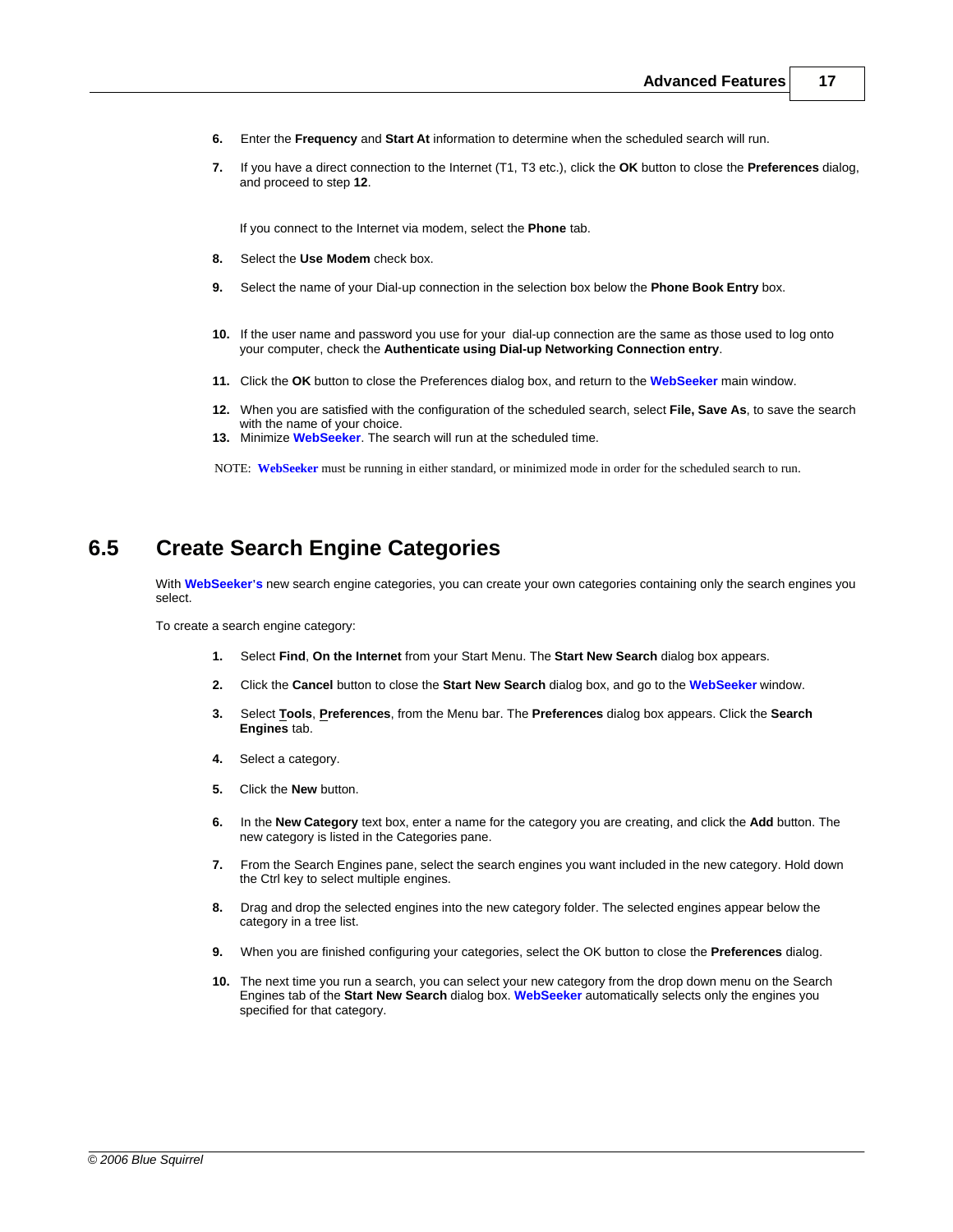# **6.6 Add New Search Engines**

Now you can easily add new search engines to **WebSeeker** any time you want.

To add new search engines:

**1.** From the **WebSeeker** window, select **Search, Add Custom Search Engine**, from the Menu bar.

Or

Select the Search Engines pane on the **Search Engine Preferences** tab, and click the **New** button. The **Custom Search Engine Wizard** appears.

| Custom Search Engine Wizard |                                                                                                                                                                                                                                                                                                             |
|-----------------------------|-------------------------------------------------------------------------------------------------------------------------------------------------------------------------------------------------------------------------------------------------------------------------------------------------------------|
| a l                         | This Custom Search Engine Wizard will guide you through the steps.<br>involved in configuring your own custom search engine.<br>Enter the address of the desired search engine web page below.<br>Search Engine Web Page Address (for example www.searchengine.com)<br>Grab<br><b>Grab URL from Browser</b> |
|                             | Cancel<br>$N$ ext ><br><b>Help</b><br>$\leq$ Back                                                                                                                                                                                                                                                           |
|                             |                                                                                                                                                                                                                                                                                                             |

- **2.** Enter the URL for the search engine you want to add, or click the **Grab URL** icon to have **WebSeeker** get the active URL from your web browser.
- **3.** Click **Next**, to proceed to the next dialog.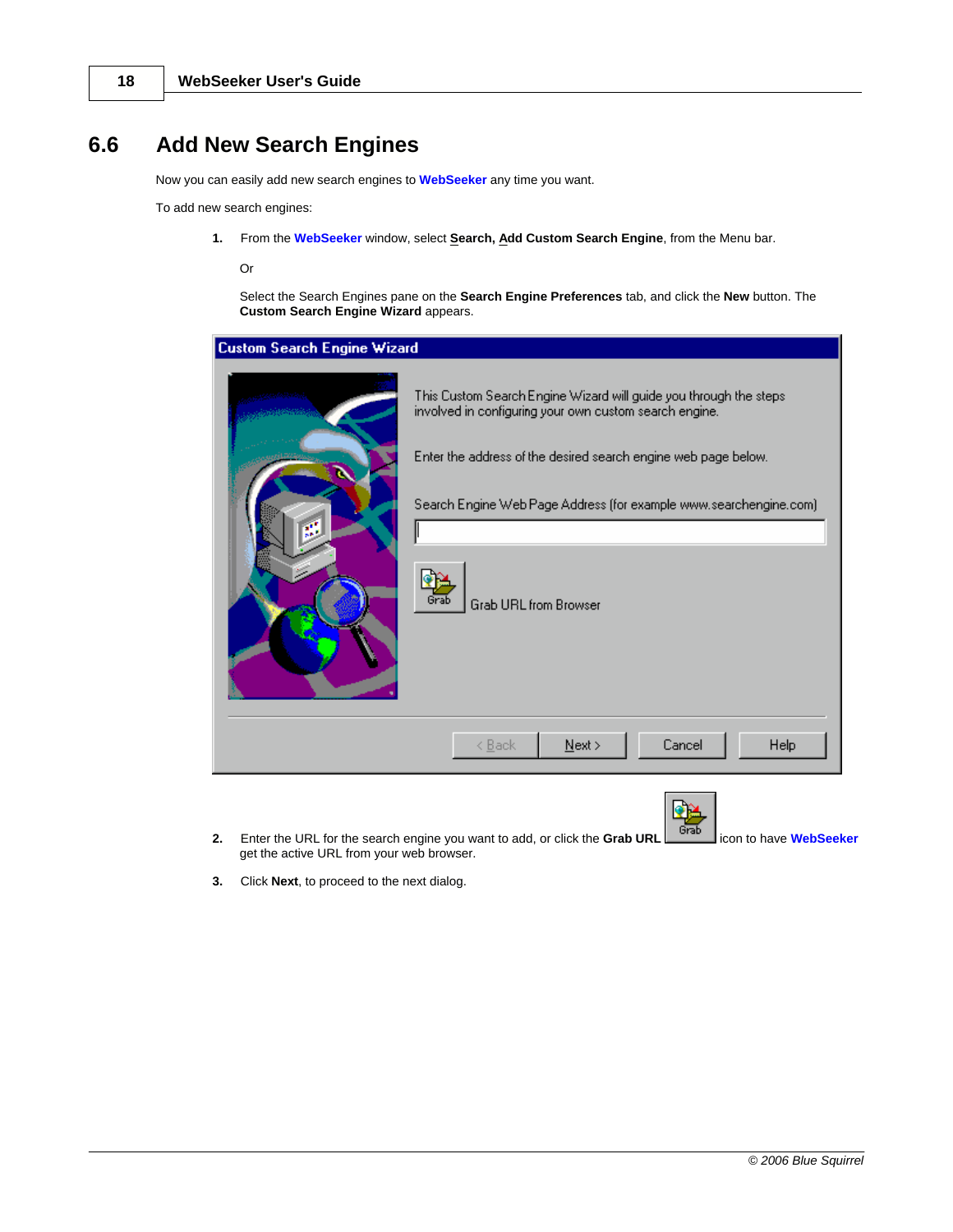

- **4.** Carefully read the instructions and click **Next**.
- **5.** The **Custom Search Engine Wizard** launches your browser. When the search engine page appears, enter "KEYWORDS" in all caps in the keyword text box, or you can press Ctrl-C in the Custom Search Wizard to copy "KEYWORDS", and then press Ctrl-V in the browser to paste it. Set any available options you want, and launch the search according to the specific directions of the search engine page.
- **6.** A web page appears displaying the words "Search Engine Capture Complete". Return to **WebSeeker** (if necessary). The next **Custom Search Engine Wizard** dialog is displayed.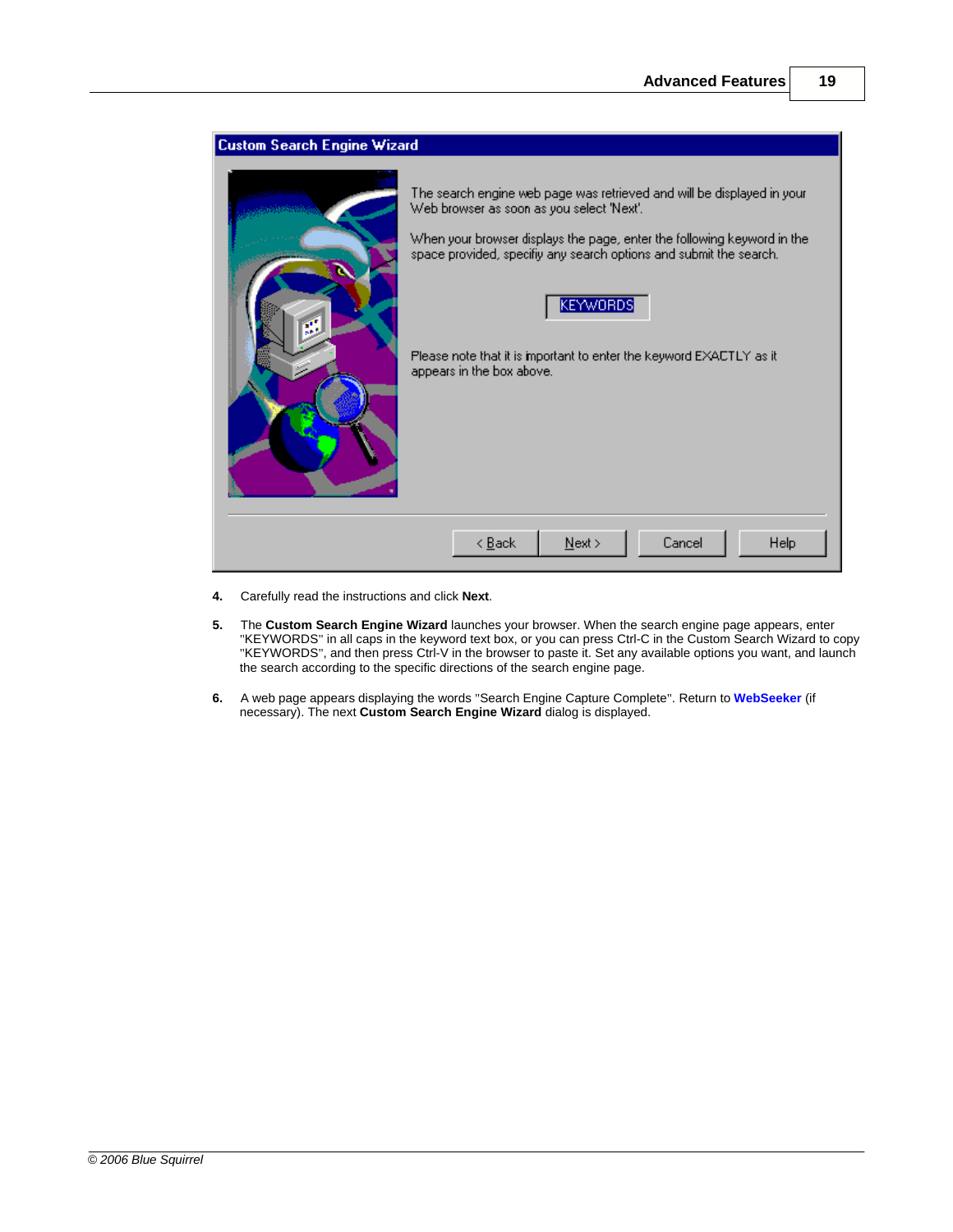| <b>Custom Search Engine Wizard</b>                                                                                                                                                                                                                                                                                                                                                                                                                       |  |
|----------------------------------------------------------------------------------------------------------------------------------------------------------------------------------------------------------------------------------------------------------------------------------------------------------------------------------------------------------------------------------------------------------------------------------------------------------|--|
| Select the search type below that corresponds to the search options<br>And<br>specified on the search engine web page. By doing so, this search engine<br>will only be available when doing searches of this type.<br>C Or<br>$C$ $And$<br>C Phrase<br>C Substring<br>C. Not Sure<br>/₩ Black<br>Note: If you select 'Not Sure' this search engine will be available when<br>doing Dr, And, and Phrase searches, but may not return the desired results. |  |
| Next<br>Cancel<br>$\leq$ Back<br><b>Help</b>                                                                                                                                                                                                                                                                                                                                                                                                             |  |

**7.** Select the type of search the engine performs (**AND, OR, Phrase, Substring, or Not Sure**) and click **Next**. The final **Custom Search Engine Wizard** dialog appears.

NOTE: if the search engine performs different types of searches, you will need to re-capture it for each search type.

- **8.** Enter a name for the new search engine, and select the category you want the engine included in.
- **9.** Click the **Finish** button. The search engine has been added to **WebSeeker**.

# **6.7 Search Engine Properties**

Use the Search Engine Properties dialog box to verify, or modify the properties of selected custom search engines The Search Engine Properties dialog box is provided for power users to make the necessary modifications to custom engines. You CANNOT modify a standard search engine, only the custom engines that you add are modifiable. The Custom Search Wizard does much of the required configuration to the search engines it captures, however, additional configuration may be needed for custom search engines to work correctly. Periodic modifications may be necessary as the search engine changes.

The Search Engine Properties dialog box is provided for power users. If you are unfamiliar with search engine properties, do not change them. Modifications may disable the search engine.

# **7 Customer Support**

Blue Squirrel offers free online technical support to customers that purchase WebSeeker. Customers needing to speak with a Blue Squirrel representative may purchase a Technical Support contract for \$19.95/month by calling 800-403-0925. Technical Support contract owners can speak with a Blue Squirrel representative Monday through Friday from 9:00 am to 5:00 pm Mountain Standard time.

If you cannot find the information you need in any of the preceding sources, contact us at our Web site.